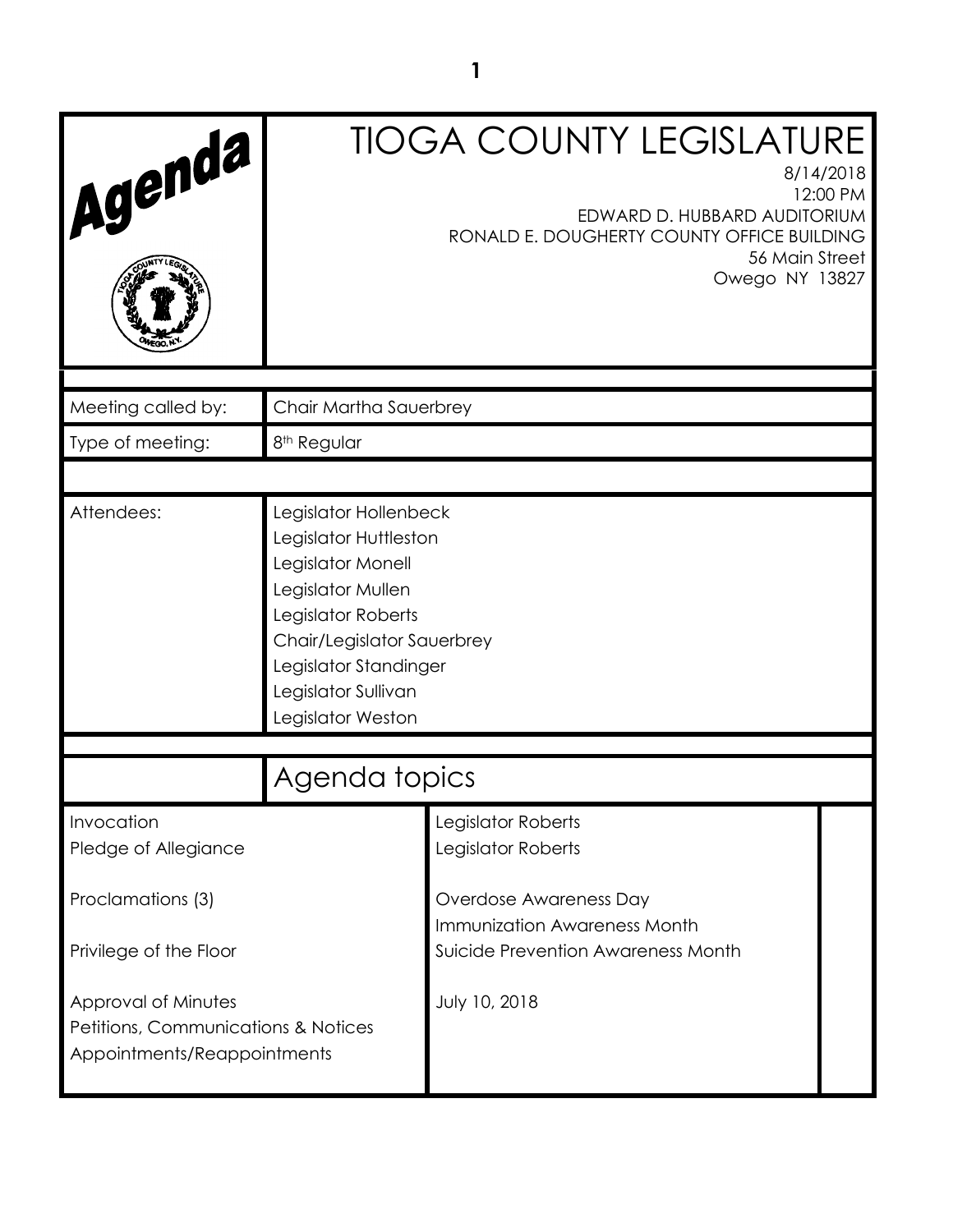| <b>Reports Standing Committees</b> |                                                                                                                                                                                                                          |                                   |
|------------------------------------|--------------------------------------------------------------------------------------------------------------------------------------------------------------------------------------------------------------------------|-----------------------------------|
| RESOLUTIONS:                       | 1. Resolution to Approve a Contract between the Tioga County<br>Probation Dept. and Chestnut Health Systems, Inc. and<br>Columbia University                                                                             |                                   |
|                                    | 2. Resolution to Approve a Contract between the Tioga County<br>Probation Dept. and Cayuga Counseling Service, Inc.                                                                                                      |                                   |
|                                    | 3. Resolution to Approve a Sole Source Contract and<br>Maintenance Agreement between the Tioga<br>Probation Department and AutoMon LLC to<br>software and maintenance of the Caseload Explorer Product                   | County<br>provide                 |
|                                    | 4. Appoint Member to the Tioga County Planning Board                                                                                                                                                                     |                                   |
|                                    | 5. Designate Freedom of Information Officer for Sheriff's Office                                                                                                                                                         |                                   |
|                                    | 6. Award Bid for Montrose Turnpike Pavement Overlay                                                                                                                                                                      |                                   |
|                                    | 7. Award Bid for Roof Projects and Exterior Rehabilitation                                                                                                                                                               |                                   |
|                                    | 8. Amend 2018 Budget Public Works                                                                                                                                                                                        |                                   |
|                                    | 9. Amend 2018 Budget Public Works                                                                                                                                                                                        |                                   |
|                                    | 10. Transfer of Funds Assigned Counsel                                                                                                                                                                                   |                                   |
|                                    | 11. Amend Budget and Transfer of Funds Public Health                                                                                                                                                                     |                                   |
|                                    | 12. Transfer Funds and Fund Capital Reserve Account                                                                                                                                                                      |                                   |
|                                    | Budget Modification and Request<br>13.2018<br>Contingency Funds Board of Elections                                                                                                                                       | Transfer<br>$\circ$ f             |
|                                    | 14. Approve Funding 2018 Summer Youth Employment Program                                                                                                                                                                 |                                   |
|                                    | 15. Authorizing the Implementation and Funding in the first<br>instance 100% of the Federal Aid and State "Marchiselli"<br>Program-aid eligible costs of a Transportation Federal-Aid<br>Project and appropriating funds |                                   |
|                                    | 16. Authorize the Acceptance of Interoperable Communications<br>Equipment from NYS DHSES Fire Coordinator's Office                                                                                                       |                                   |
|                                    | 17. Authorize the Submission of Statewide Interoperable<br>Communications "Formula" Grant (SICG 18) Application<br>2018 Office of Emergency Services                                                                     |                                   |
|                                    | 18. Authorize the Submission of Statewide Interoperable<br>Communications "Target" Grant (SICG 18) Application 2018<br>Office of Emergency Services                                                                      |                                   |
|                                    | 19. Authorization for Tioga County to accept transfer of property<br>from the Tioga County Industrial Development Agency and<br>Legislative Chair to execute documents necessary for<br>transfer                         |                                   |
|                                    | 20. Designation<br>Corporation, D.B.A. Tioga County Tourism, as Authorized<br>Tourism Promotion Agency for 2019                                                                                                          | of Tioga County Local Development |
|                                    | 21. Authorize the sale of County Owned Property located in the                                                                                                                                                           |                                   |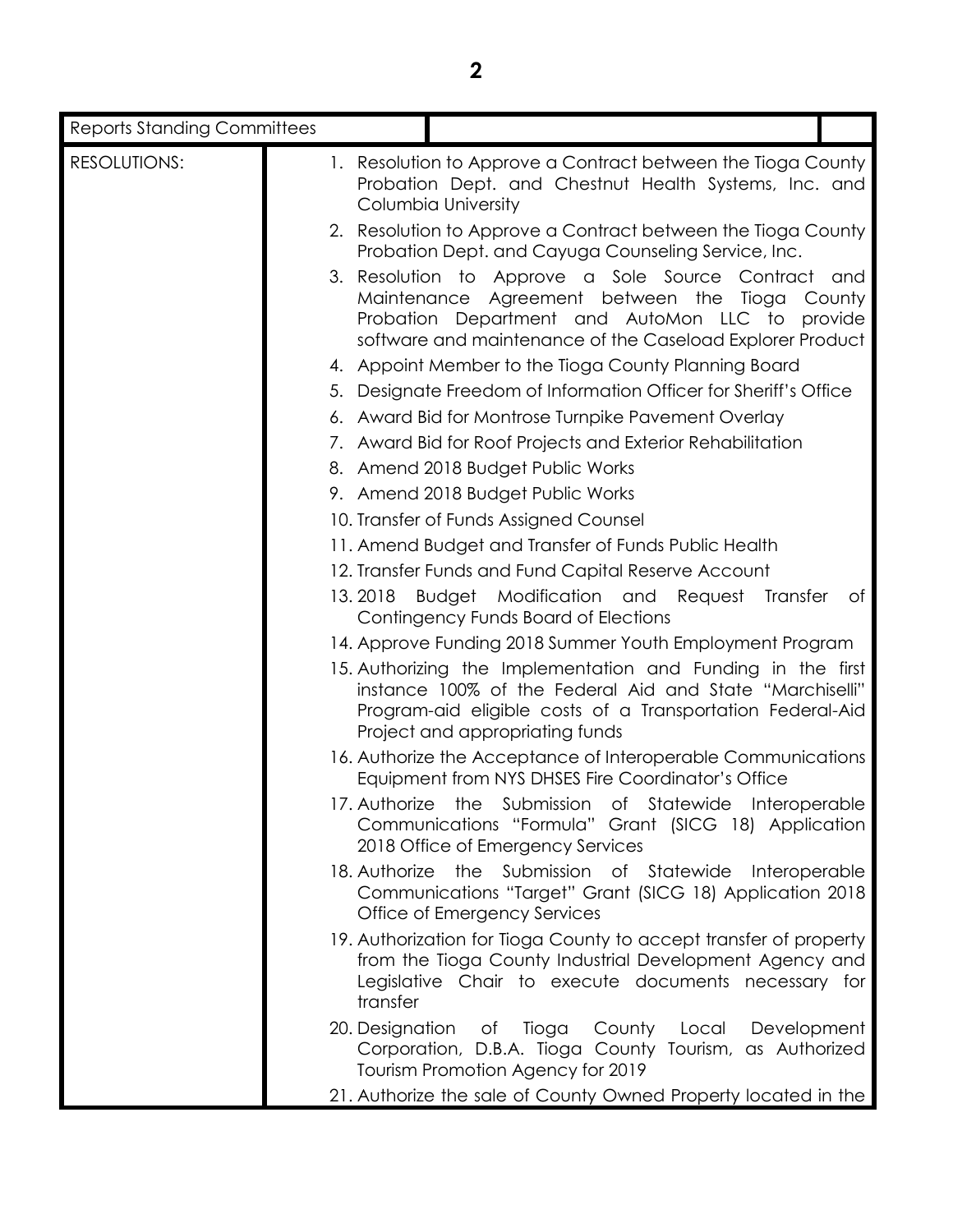| Town of Candor to Cheryl A. Johnson & Frederick E.<br>Middaugh                                                                                                                       |
|--------------------------------------------------------------------------------------------------------------------------------------------------------------------------------------|
| 22. Withdraw Property from list of County Owned Property to be<br>sold at Public Auction and Authorize the Sale of said property<br>to Alan R. Shumaker                              |
| 23. Erroneous Assessment Town of Tioga                                                                                                                                               |
| 24. Adoption of Tioga County Title VI Plan, Environmental Justice<br>Plan, Limited English Proficiency Plan, Data Collection Plan,<br>ADA Transition Plan and Employee Training Plan |
| 25. Authorize Contract with Excellus Blue Cross/Blue Shield to<br>administer Health Insurance Benefits                                                                               |
| 26. Authorize Contract with The Hartford to administer Medicare<br>Eligible Retiree Health Insurance                                                                                 |
| 27. Authorize Contract Renewal CSEA Employee Benefit Fund                                                                                                                            |
| 28. Authorize Appointment of Captain - Operations Officer<br>Sheriff's Office                                                                                                        |
| 29. Reclassify one (1) vacant full time Public Health Nurse to Early<br>Intervention Service Coordinator Public Health Department                                                    |
| 30. Budget Modification and Create and Fill two (2) permanent,<br>Full-Time Senior Clinical Social Worker Positions Mental<br>Hygiene                                                |
| 31. Create and Fill Seasonal Social Welfare Examiner Position<br>and Seasonal Office Specialist I Positions for the HEAP<br>Program Department of Social Services                    |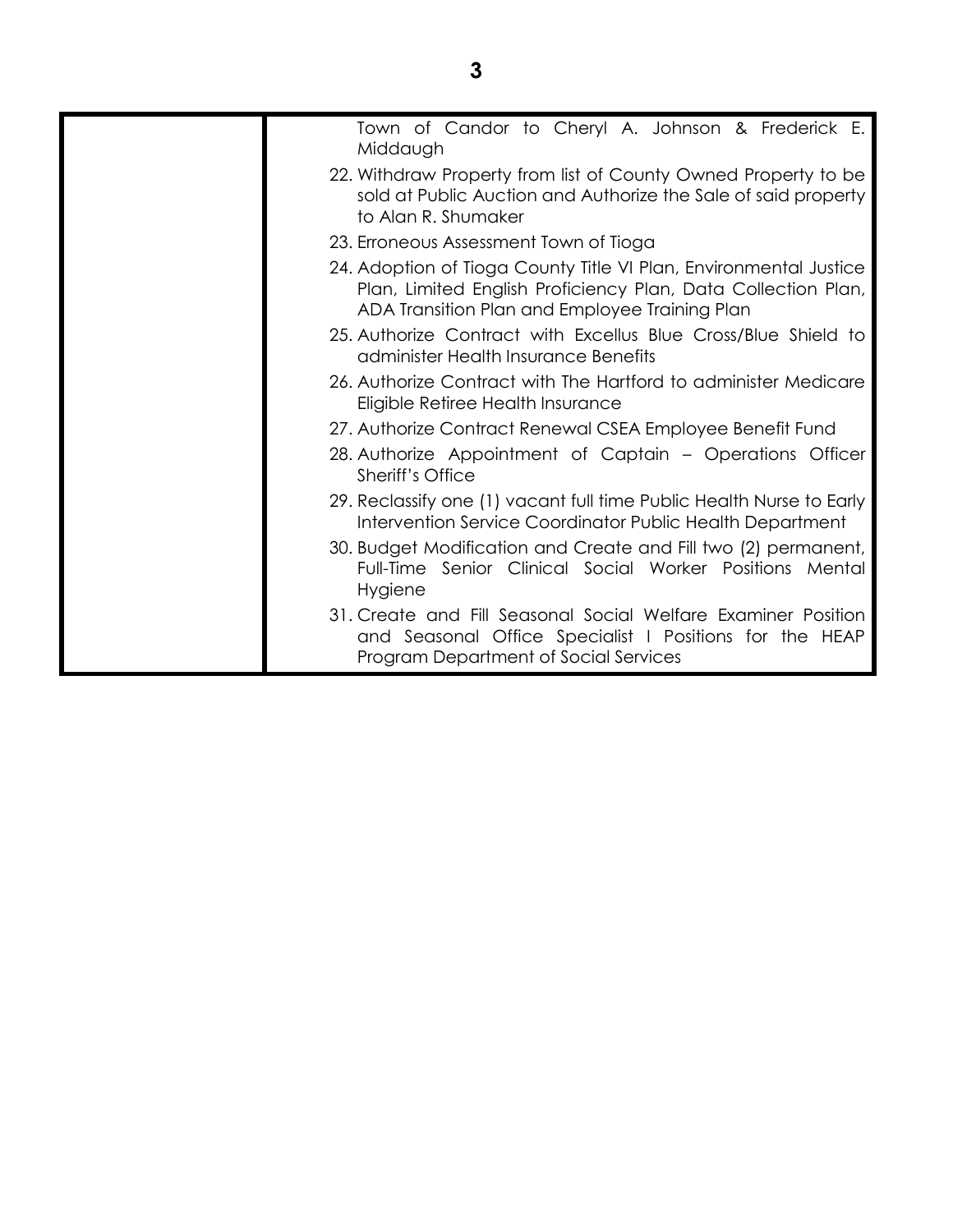#### **COUNTY OF TIOGA EXECUTIVE PROCLAMATION**

WHEREAS: Drug overdoses are killing more Americans each year than car crashes, homicides, and falls with over 64,000 people dying from drug overdoses in 2016 alone; and

WHEREAS: Overdoses occur when too much of a substance or mixture of substances are ingested, smoked, absorbed, snorted, or injected into the body and the body is overwhelmed and unable to function properly; and

WHEREAS: All drugs whether they are legal or illegal can cause an overdose including opioids, depressants like barbiturates, benzodiazepines, or alcohol, and stimulants like cocaine, meth, caffeine, or ecstasy; and

WHEREAS: 66% of the overdoses that occurred in the United States in 2016 involved opioids like prescription opioids, heroin and fentanyl; and

WHEREAS: Opioid overdoses are reversible by using Naloxone to block the opioid receptors in the brain to allow respiration to continue in the body; and

WHEREAS: Naloxone was administered over 140 times from 2014 – 2017 in Tioga County by first responders and law enforcement allowing several individuals a second chance at life; and

WHEREAS: Agencies within Tioga County like Tioga County Public Health, Tioga County Mental Hygiene, CASA-Trinity Prevention, CASA-Trinity COTI, ACBC COTI, and several community partners offer services to those dealing with an addiction and continue to work together as the Tioga County Allies in Substance Abuse Prevention Coalition; and

WHEREAS: Individuals who know someone who is currently struggling with an opioid or other substance addiction are encouraged to learn about the resources available to them within Tioga County; therefore

The TIOGA COUNTY LEGISLATURE, County of Tioga, does hereby proclaim August 30, 2018 as:

#### **OVERDOSE AWARENESS DAY**

and urges the citizens of our County to educate themselves on drug addiction, learn the signs of an overdose, and learn how to administer Naloxone.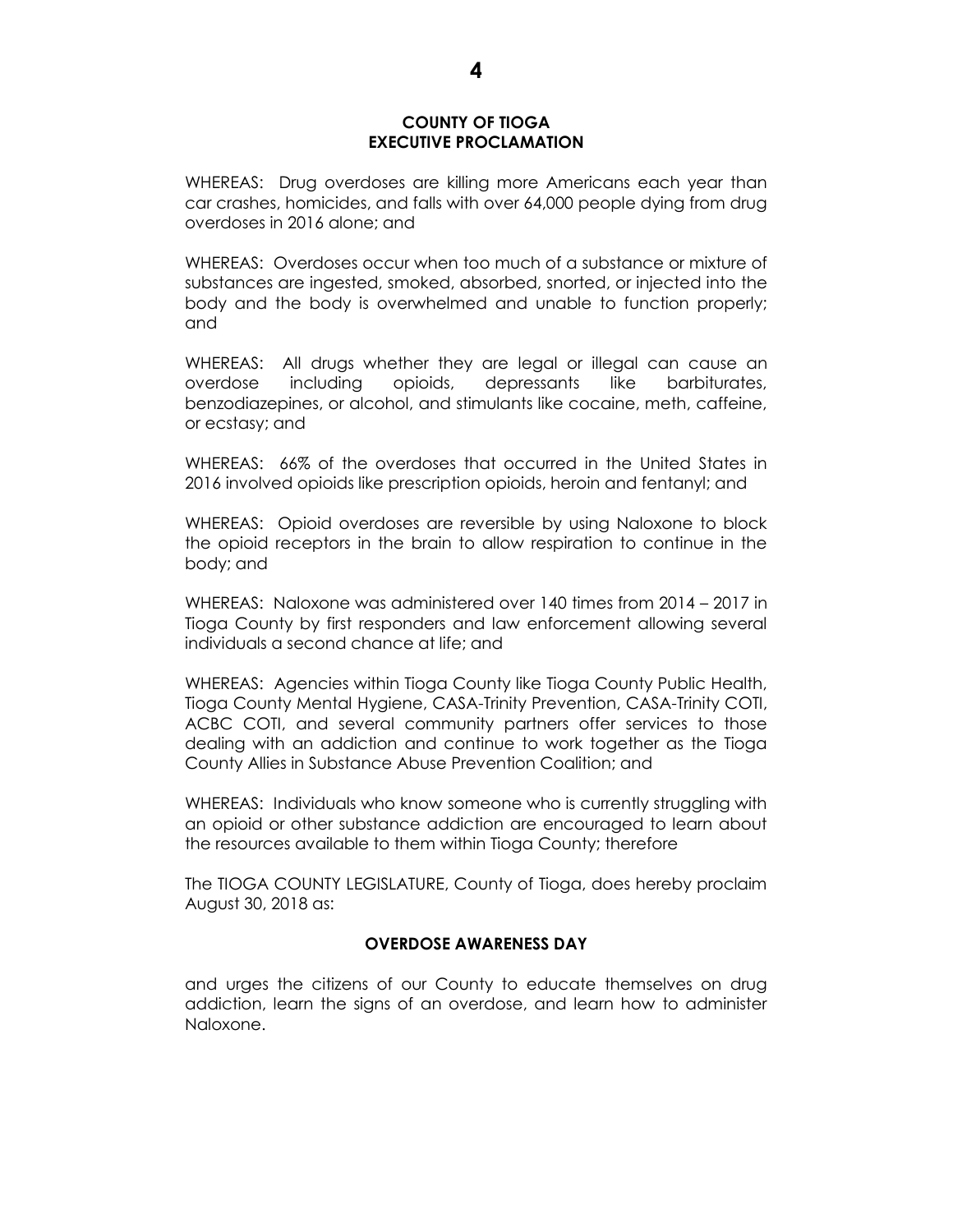#### **COUNTY OF TIOGA EXECUTIVE PROCLAMATION**

WHEREAS: August is National Immunization Awareness Month with immunizations representing one of the greatest public health accomplishments of the 20<sup>th</sup> century; and

WHEREAS: Vaccines give parents the safe, proven power to protect their children from serious diseases by following the recommended immunization schedule – giving their child the vaccines they need, when they need them; and

WHEREAS: Child care facilities, preschool programs, schools and colleges are prone to outbreaks of infectious diseases due to poor hand washing, not covering coughs, and other factors such as interacting in crowed environments; and

WHEREAS: When a child comes down with a disease such as whooping cough or the flu, they may miss several days of school while recovering and a parent may have to miss work or other important obligations; and

WHEREAS: Vaccines are an important part of a healthy pregnancy and allows the mother to pass some protection on to her baby. Women should be up to date on their vaccinations before becoming pregnant and should receive vaccines against both flu and whooping cough during pregnancy; and

WHEREAS: All adults should get vaccines to protect their health. Even healthy adults can become seriously ill and pass diseases on to others. Everyone should have their vaccination needs assessed at their primary care provider's office; therefore

The TIOGA COUNTY LEGISLATURE, County of Tioga, does hereby proclaim the month of August 2018 as:

#### **IMMUNIZATION AWARENESS MONTH**

and urges the citizens of our County to educate themselves on the recommended vaccines for themselves and their children to prevent the spread of preventable diseases.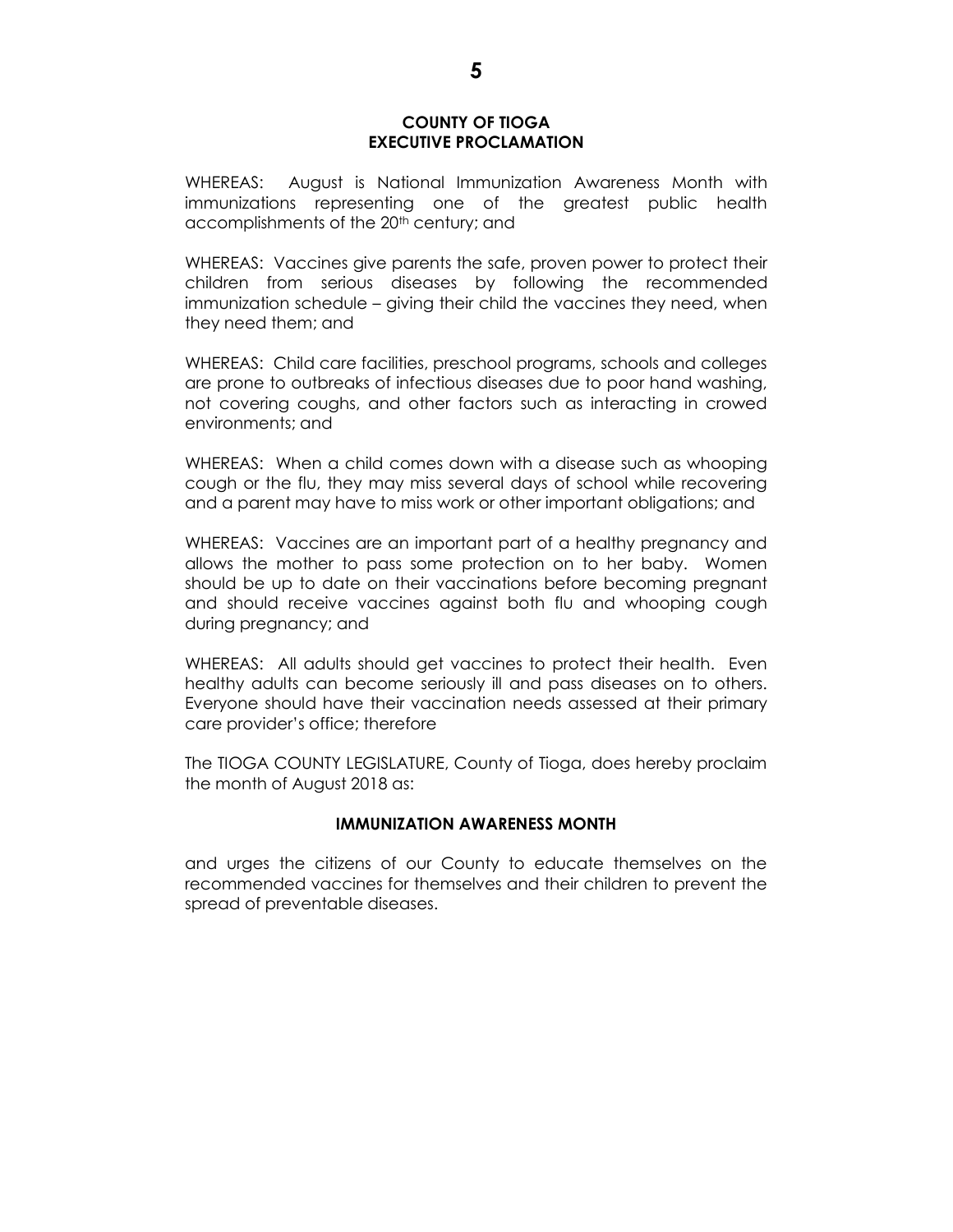#### PROCLAMATION SEPTEMBER 2018 AS SUICIDE PREVENTION AWARENESS MONTH IN TIOGA COUNTY

WHEREAS: September is National Suicide Prevention Awareness Month; and

WHEREAS: Tioga County has 4,623 veterans living here and many face service-connected disabilities which cause them to suffer from depression, anxiety and other mental health issues; and

WHEREAS: Twenty-two veterans each day complete suicide in our Country for a total of 154 per week, 660 per month and 8,000 per year which is a national crisis; and

WHEREAS: It is important to recognize this epidemic among our veterans and to support the Tioga County Veterans Service Agency's "STOP 22 – Share The Struggle" campaign to raise awareness about veteran suicide; therefore

THE TIOGA COUNTY LEGISLATURE does proclaim

September as Suicide Prevention Awareness Month in Tioga County.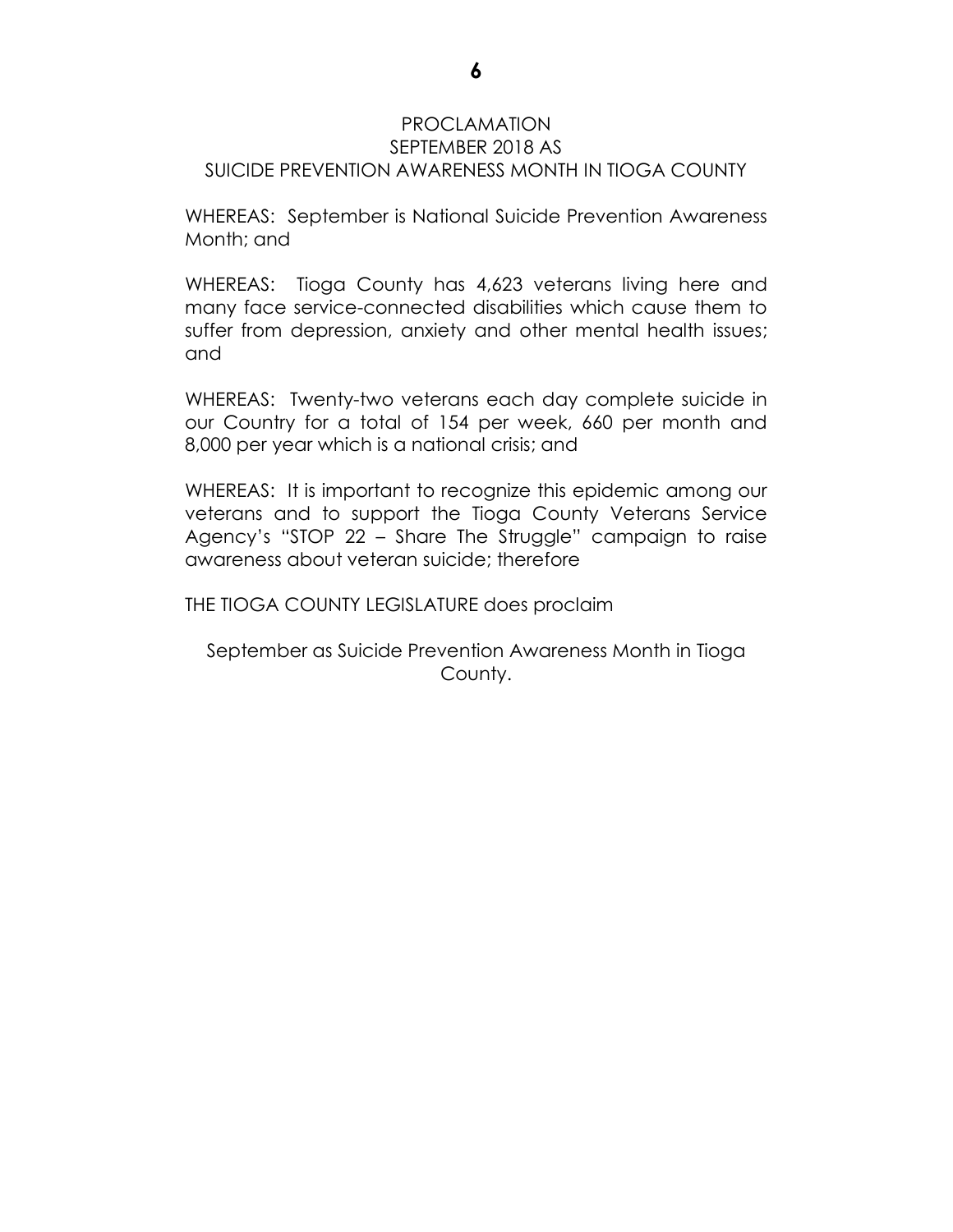RESOLUTION NO. -18 RESOLUTION TO APPROVE A CONTRACT BETWEEN THE TIOGA COUNTY PROBATION DEPT. AND CHESTNUT HEALTH SYSTEMS, INC. AND COLUMBIA UNIVERSITY

WHEREAS: The Probation Department is need of a software program to conduct Mental Health screening for all Juvenile Delinquents being reviewed for Juvenile Delinquent Intake and Diversion due to a new mandate in 9 NYCRR 356; and

WHEREAS: Probation has applied to part of a ten county program, E-Connect, with Columbia University and Chestnut Health Systems in which the County will be provided free of charge, the mental health screening software, training for staff and a tablet to use to record the screening information, in exchange for data. As part of the grant, Columbia University created pathways for how youth will be referred for mental health services in Tioga County based on their risk level for suicide. These pathways were designed in consultation with the Probation Department and the Tioga County Mental Health Clinic; and

WHEREAS: The Tioga County Attorney is reviewing a contract with Chestnut Health Systems for the sharing of limited data from Probation's Caseload Explorer software to Chestnut Health Systems and Columbia University about the participant's screening scores for study purposes; and

WHEREAS: There is no fiscal cost to the Tioga County Probation to participate in this program. Further, Tioga County Probation may keep any tablets after the study is concluded; therefore be it

RESOLVED: That the Tioga County Probation Director is approved to contract with Chestnut Health Services to provide data to Columbia University as part of the E-Connect program, if the contract is approved by the County Attorney.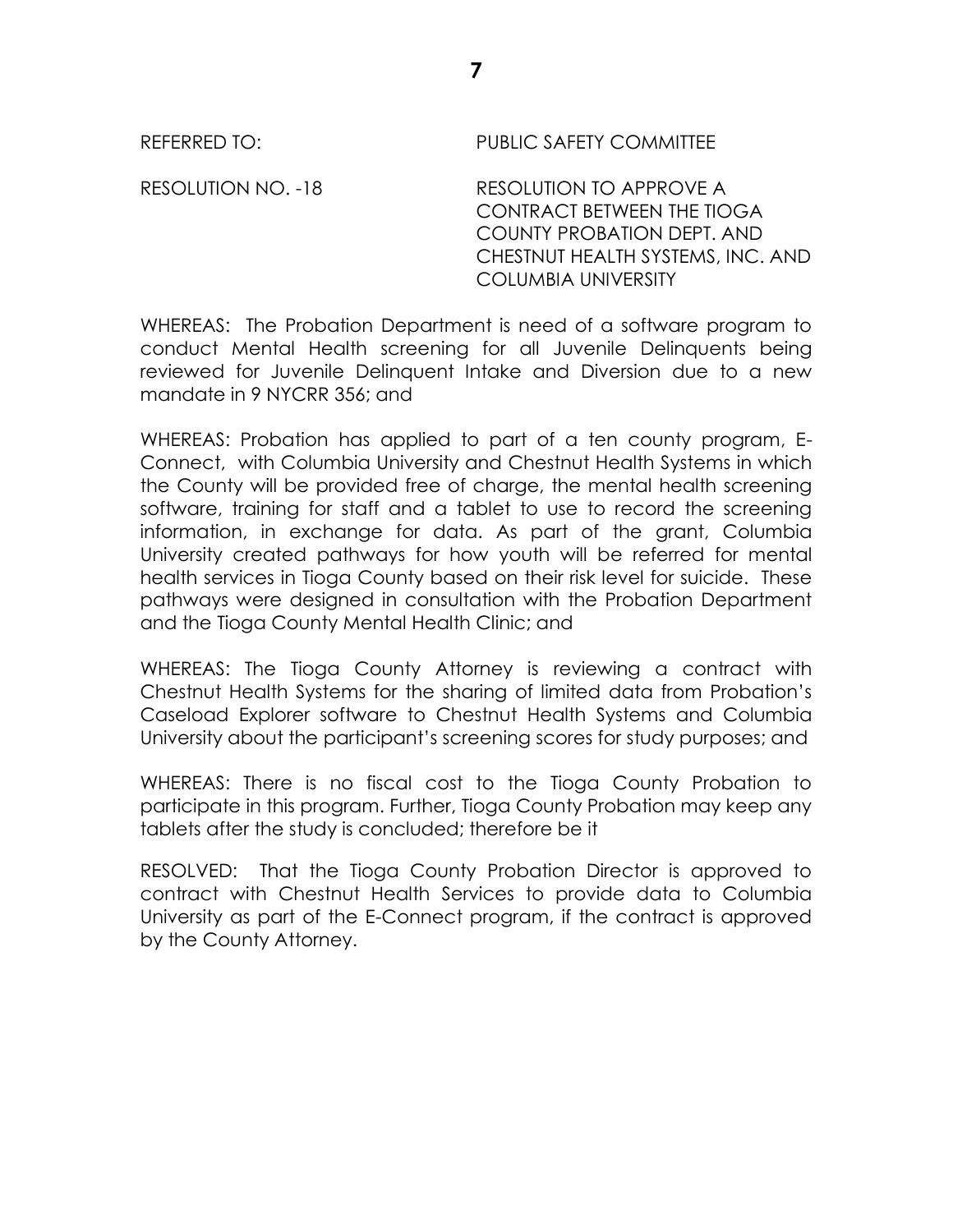**8**

REFERRED TO: PUBLIC SAFETY COMMITTEE

RESOLUTION NO. -18 RESOLUTION TO APPROVE A CONTRACT BETWEEN THE TIOGA COUNTY PROBATION DEPT. AND CAYUGA COUNSELING SERVICE, INC.

WHEREAS: Raise the Age mandates and changes made to 9 NYCRR 356 and 9 NYCRR 359 require Probation Departments to offer a variety of Alternative to Detention and Pre-Dispositional Supervision programming for both Juvenile Delinquents and Raise the Age Youth based on their risk level. The services provided must be proven evidence based services or promising evidence based services. Currently, Tioga County Probation has no evidence based programing for Probation involved youth; and

WHEREAS: Tioga County Probation would like to contract with Cayuga Counseling Service, Inc. to provide promising evidence based services to Probation involved youth. This program will provide both an alternative to detention programing and Pre-dispositional Intensive Supervision programing for youth in Youth Part Court, Family Court or Intake and Diversion Services at Probation; and

WHEREAS: The Tioga County Attorney is reviewing a contract with Cayuga Counseling Service, Inc. to provide 8 slots of juvenile special supervision to reduce the County's need for expensive specialized secure detention, secure and non-secure detention and the newly mandated Predispositional supervision ; and

WHEREAS: The cost of the contract is \$72,509.81 for twelve months. The Probation Department will list the program in the County's Comprehensive Plan for Raise the Age funding for 16 and 17 year old youth and in the STSJP claim for youth under age 16. The program will be listed in a new Probation budget line for Contracted Services A3140.540140; therefore be it

RESOLVED: That the Tioga County Probation Director is approved to contract with Cayuga Counseling Service, Inc. to provide Alternative to Detention and Pre-Dispositional Supervision programming for both Juvenile Delinquents and Raise the Age Youth based on their risk level, if the contract is approved by the County Attorney.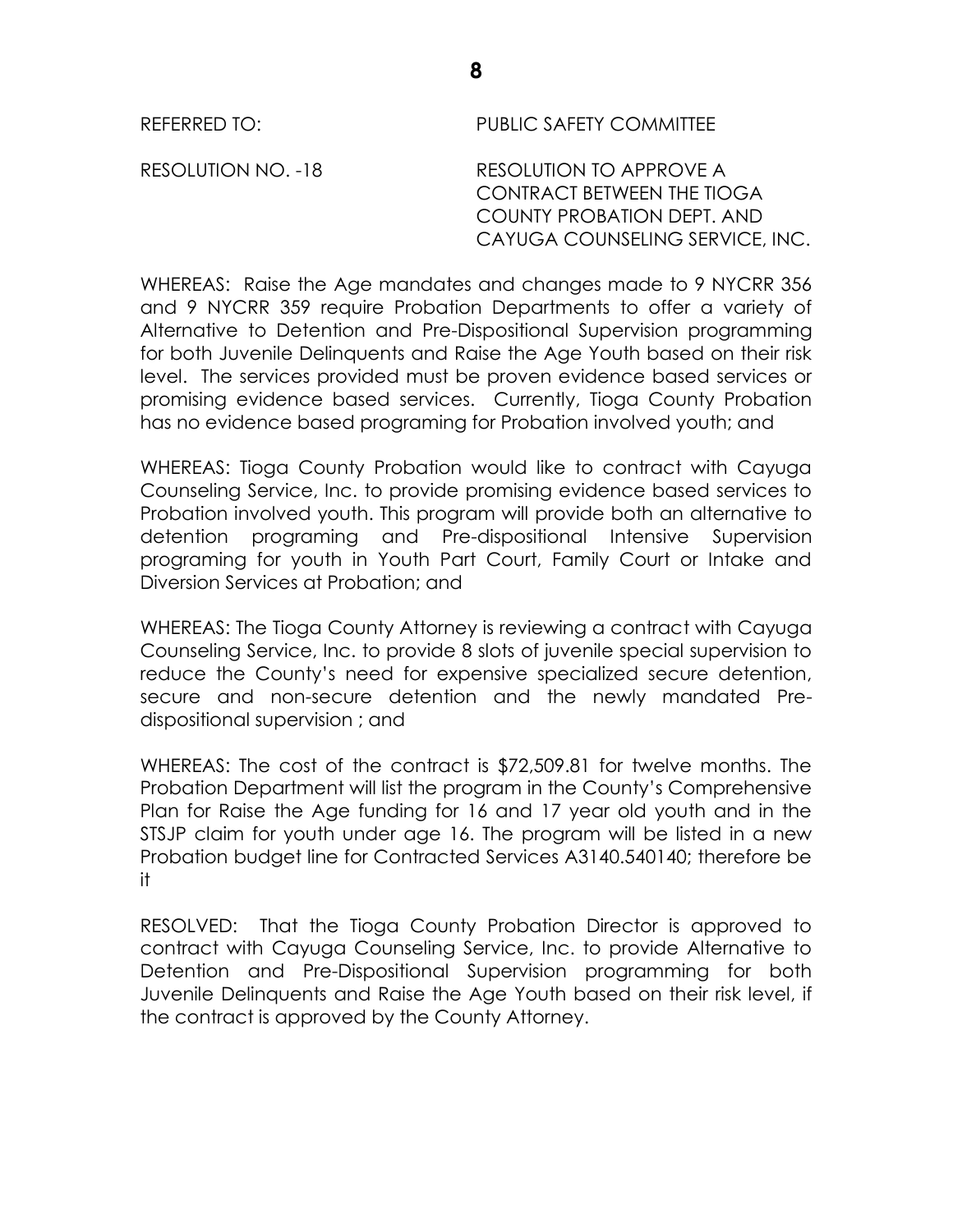| REFERRED TO:       | <b>PUBLIC SAFETY COMMITTEE</b>                                                                                                                                                                                                               |
|--------------------|----------------------------------------------------------------------------------------------------------------------------------------------------------------------------------------------------------------------------------------------|
| RESOLUTION NO. -18 | RESOLUTION TO APPROVE A<br>SOLE SOURCE CONTRACT AND<br><b>MAINTENANCE AGREEMENT</b><br><b>BETWEEN THE TIOGA COUNTY</b><br>PROBATION DEPARTMENT AND<br>AUTOMON LLC TO PROVIDE<br>SOFTWARE AND MAINTENANCE OF<br>THE CASELOAD EXPLORER PRODUCT |

WHEREAS: The Tioga County Legislature has approved contracts between Tioga County Probation Department and AutoMon LLC since 2008; and

WHEREAS: AutoMon LLC has changed their contract status with New York State, the Tioga County Legislature is approving that the Probation Department can contract with AutoMon LLC as a sole source provider of Caseload Explorer, a software program that meets the qualifications of 9 NYCRR 345, which newly mandates Probation Departments to use a software program that automatically sends Presentence Investigation completed in the software program to the PSI Repository in Albany. Caseload Explorer software is the only software in New York State that meets this criteria; and

WHEREAS: AutoMon LLC has summited their yearly Maintenance Agreement to Tioga County Probation, which consists of the base charge of \$4,576.90 plus a fee of \$224.14 per user. Probation has 17 registered users of the software, so the total cost for basic software maintenance for 2019 is \$8,387.28; and

WHEREAS: AutoMon LLC has also submitted their yearly Maintenance Agreement to Tioga Probation for Ce Assessments in the amount of \$5,512.50 in annual subscription; therefore be it

RESOLVED: That the Probation Director is approved to contract with AutoMon, LLC as a sole source provider for software and maintenance costs in 2019 for Caseload Explorer and Ce Assessments in the amount of \$13,899.78, upon approval of the County Attorney.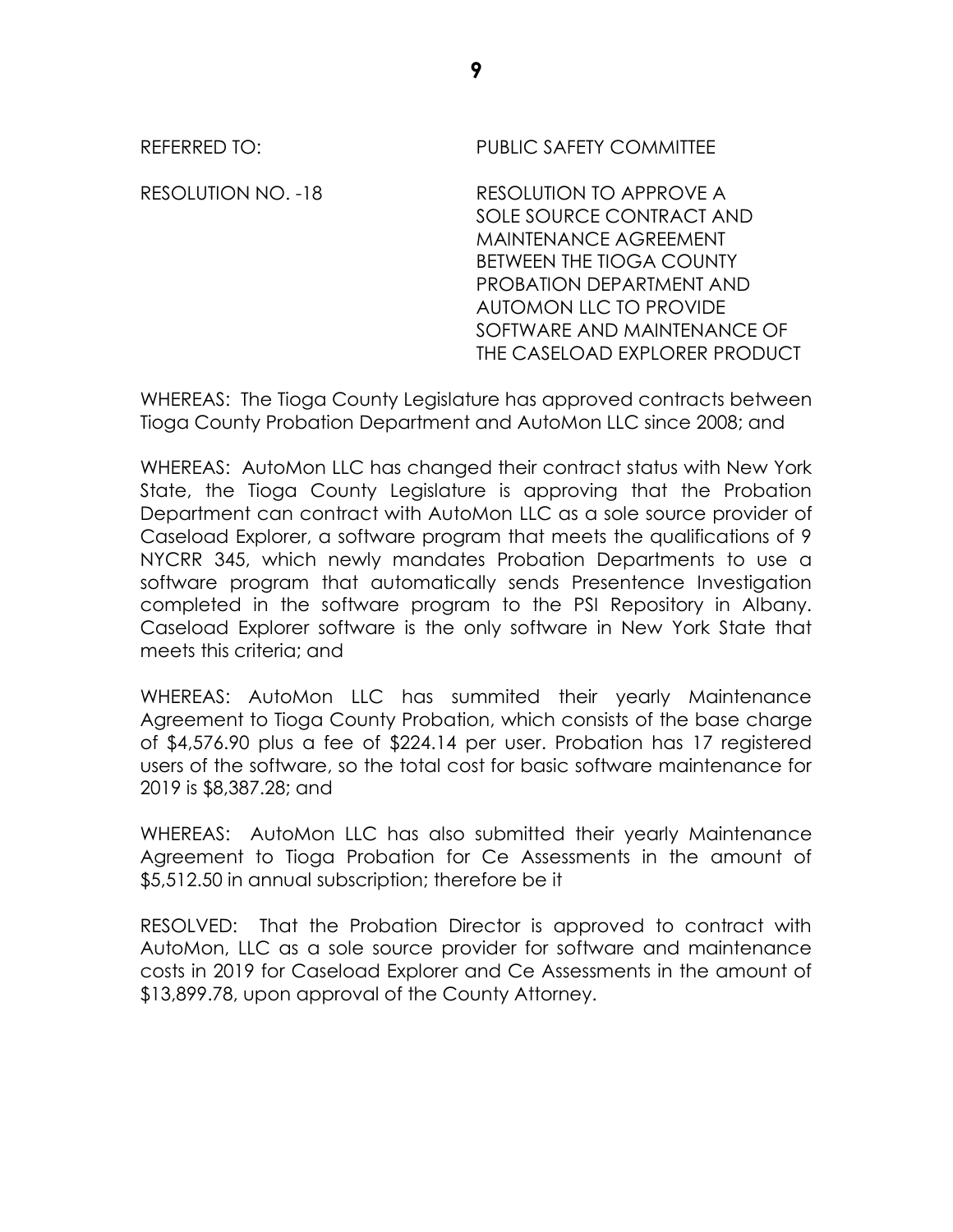#### REFERRED TO: ED&P COMMITTEE

## RESOLUTION NO. -18 APPOINT MEMBER TO THE TIOGA COUNTY PLANNING BOARD

WHEREAS: William Dimmick, III has resigned from the Tioga County Planning Board position representing the Village of Waverly; and

WHEREAS: The Village of Waverly Board of Trustees has nominated Rawley Filbin to serve as their representative replacing William Dimmick, and he is willing and able to do so; therefore be it

RESOLVED: That the Tioga County Legislature hereby appoint Rawley Filbin to the Tioga County Planning Board to fulfill William Dimmick's unexpired term of 4/12/2017 – 12/31/19.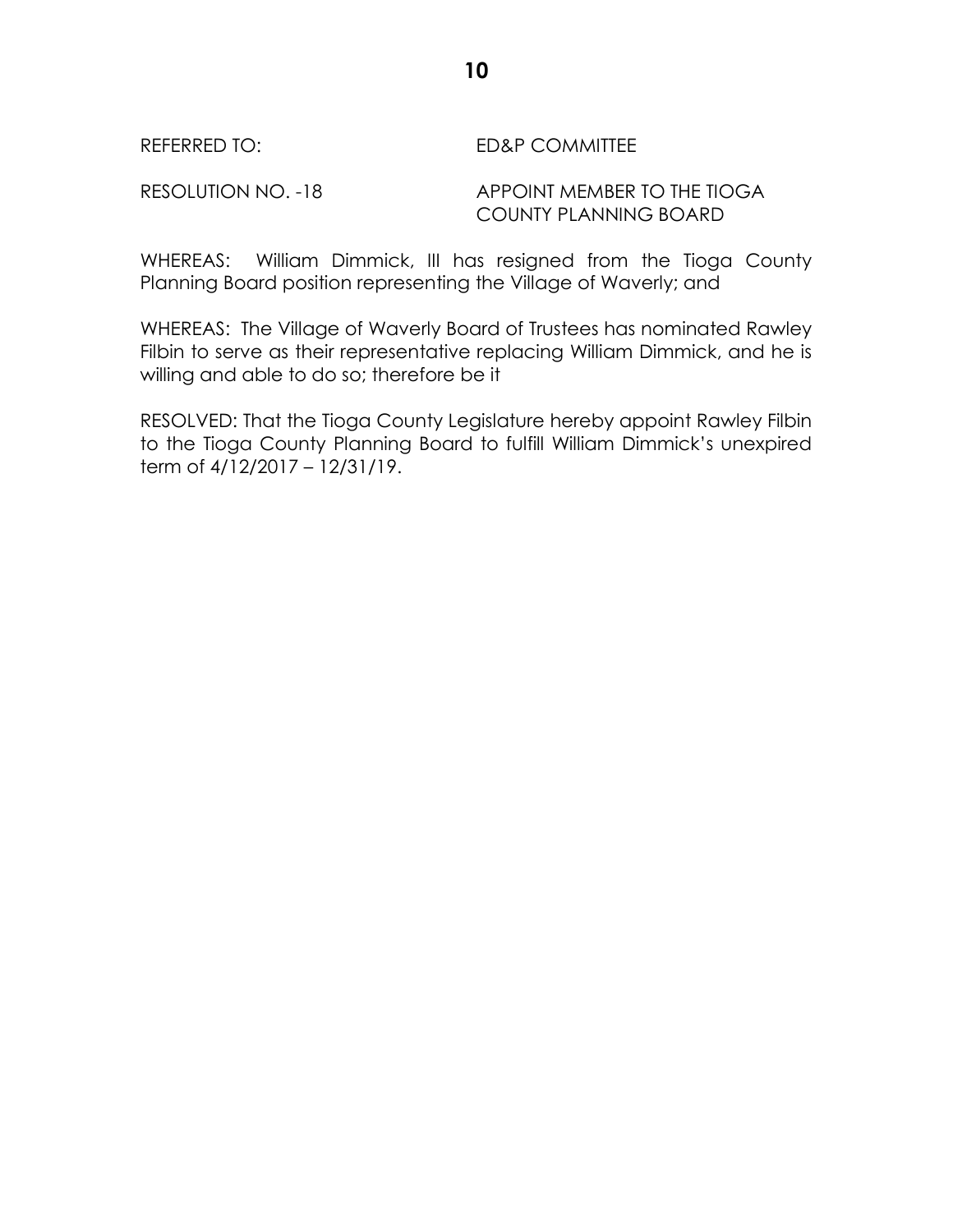RESOLUTION NO. -18 DESIGNATE FREEDOM OF INFORMATION OFFICER FOR SHERIFF'S OFFICE

WHEREAS: The Tioga County Sheriff's Office handles a significant amount of Freedom of Information requests; and

WHEREAS: There is an appointed Freedom of Information Officer for Tioga County with the Tioga County Attorney acting as Freedom of Information Officer in their absence; and

WHEREAS: It is the desire to have a Freedom of Information Officer appointed to handle the significant amount of Freedom of Information requests that are received by the Tioga County Sheriff's Office; therefore be it

RESOLVED: That the Sheriff shall have the authority to designate a member of the Sheriff's staff as Freedom of Information Officer to handle all Tioga County Sheriff Freedom of Information requests.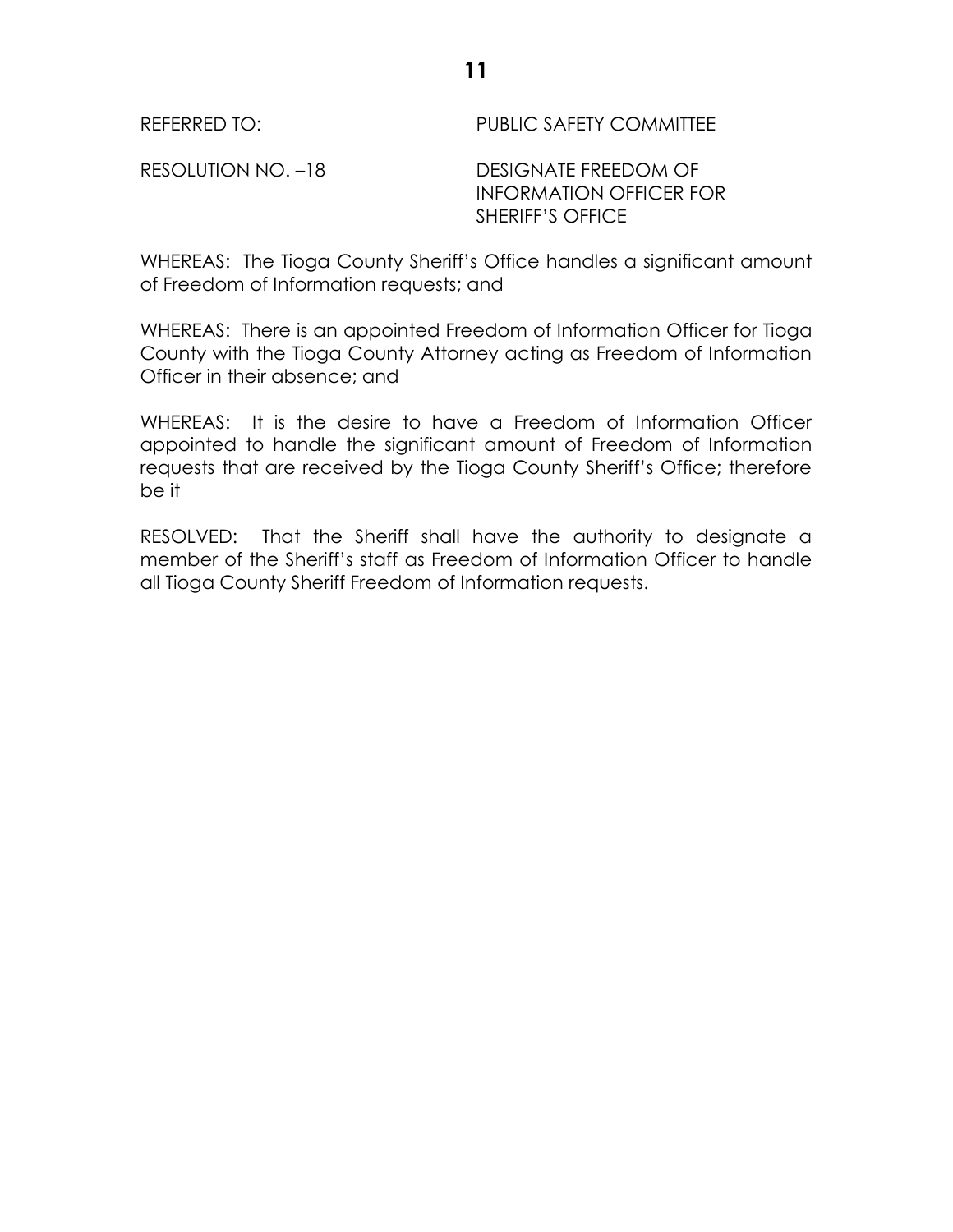| REFERRED TO:       | PUBLIC WORKS                                               |
|--------------------|------------------------------------------------------------|
| RESOLUTION NO. -18 | AWARD BID FOR MONTROSE<br><b>TURNPIKE PAVEMENT OVERLAY</b> |

WHEREAS: The Commissioner of Public Works appropriated funds in the 2018 budget for this project; and

WHEREAS: The Department of Public Works received sealed bids on July 9, 2018 and the bids came in as follows:

| <b>Dalrymple Gravel and Contracting, Pine City NY</b> | \$737,500.00 |
|-------------------------------------------------------|--------------|
| <b>L&amp;T Construction, Richmondville NY</b>         | \$781,740.69 |
| Bothar Construction, Binghamton NY                    | \$892,430.00 |
| Broome Bituminous Products, Vestal NY                 | \$757,320.00 |

Therefore be it

RESOLVED: That the Tioga County Legislature award the bid to the low bidder, Dalrymple Gravel and Contracting, Pine City NY not to exceed \$737,500.00 to be paid out of Montrose Turnpike Paving Account H5110.540001.H1801.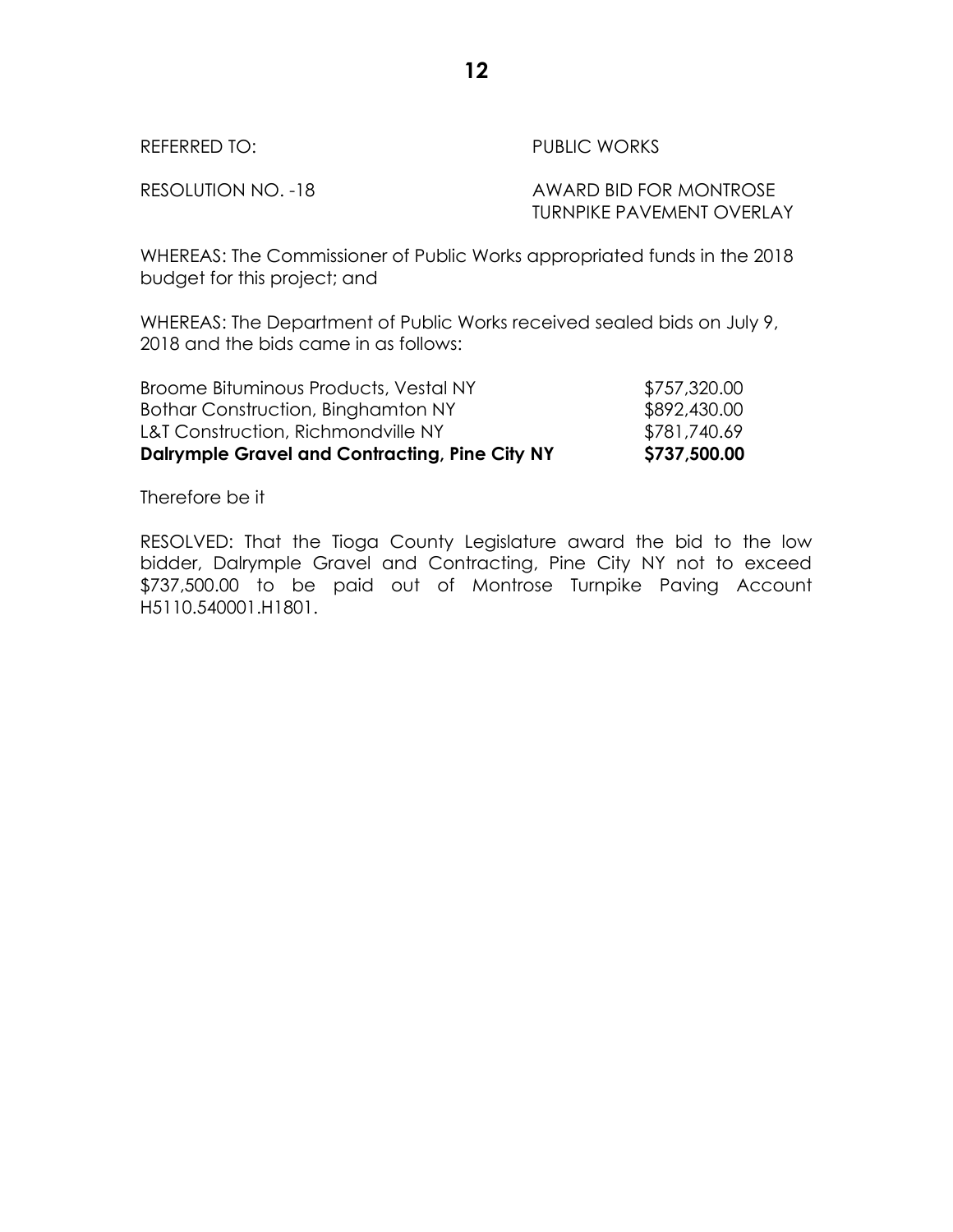# REFERRED TO: PUBLIC WORKS

RESOLUTION NO. -18 AWARD BID FOR ROOF PROJECTS AND EXTERIOR REHABILITATION

WHEREAS: The Commissioner of Public Works appropriated funds in the 2018 budget for these projects; and

**13**

WHEREAS: On July 25, 2018, the Department of Public Works received sealed bids from the following contractors:

| Lee Contracting Services, Mansfield PA   | \$324,500.00 |
|------------------------------------------|--------------|
| Bionco Builders & Company, Binghamton NY | \$357,000.00 |
| Middendorf Contracting Inc., Wysox PA    | \$598,535.00 |

Therefore be it

RESOLVED: That the Tioga County Legislature award the bid to the low bidder, Lee Contracting Services, Mansfield PA not to exceed \$324,500.00 to be paid out of the following accounts:

| $H1620.520922 - Root Temple Street$ | \$130,000.00 |
|-------------------------------------|--------------|
| H1620.520927 – Court Annex          | \$90,000.00  |
| H1620.520121 – County Clerks Roof   | \$104,500.00 |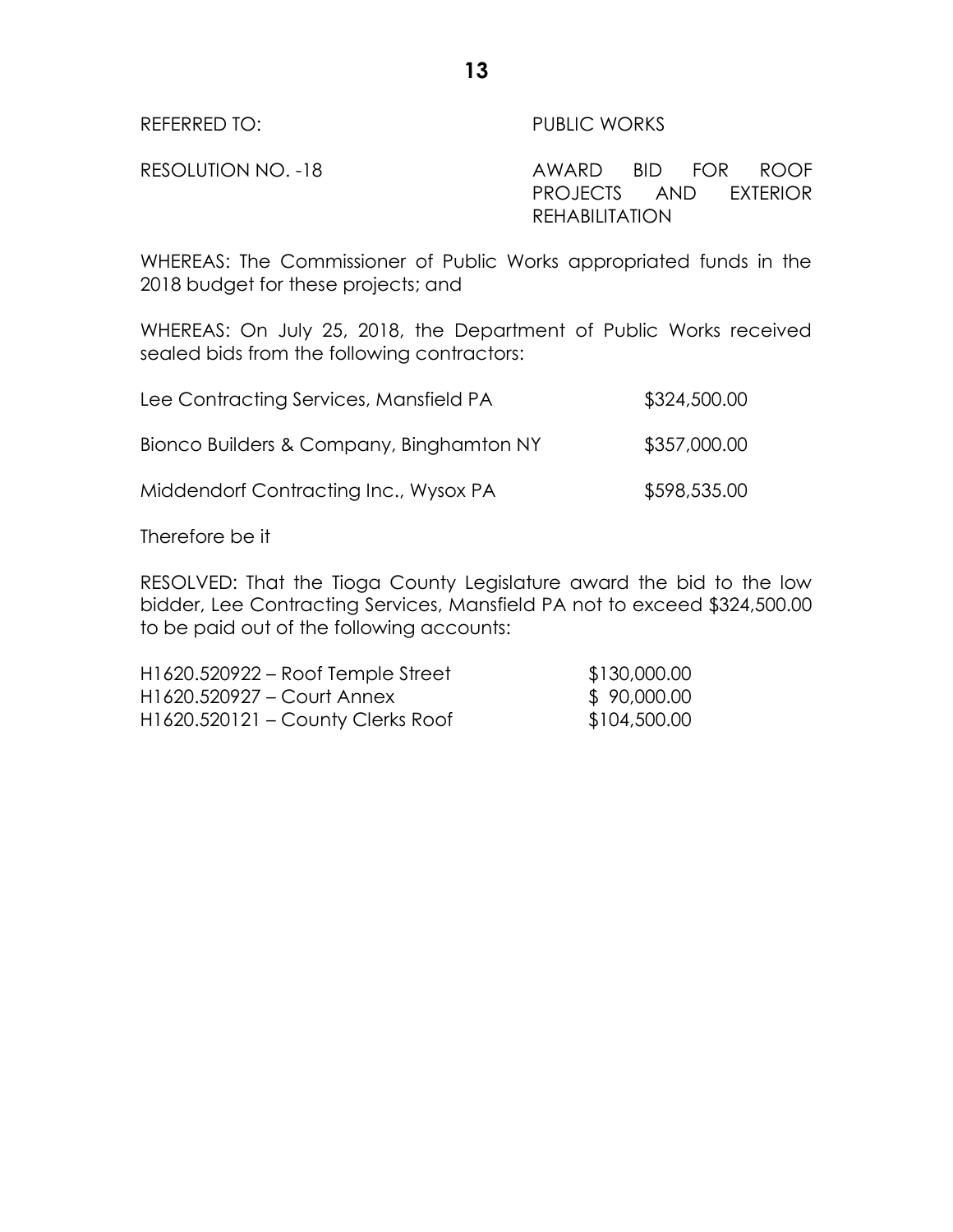### REFERRED TO: PUBLIC WORKS COMMITTEE

RESOLUTION NO. -18 AMEND 2018 BUDGET PUBLIC WORKS

WHEREAS: Tioga County is the recipient of funding through New York State Department of Transportation consisting of Federal and non-Federal funds for a bridge project, Day Hollow Road over Foster Creek BIN 3335360; and

WHEREAS: Preliminary design and ROW incidentals have been approved by the New York State Department of Transportation for the amount of \$57,000, in which 80% of Federal Funds and 20% State Funds will be reimbursed to Tioga County; and

WHEREAS: Additional phases of the project have been approved by the New York State Department of Transportation, including construction; and

WHEREAS: Budget Amendments require Legislative approval; therefore be it

RESOLVED: That revenue accounts be revised as follows:

#### Current:

|          | H5110 445020 H1606<br>H5110 435020 H1606    | Federal Revenue for BIN 3335360<br>State Revenue for BIN 3335360 | \$45,600<br>\$11,400 |
|----------|---------------------------------------------|------------------------------------------------------------------|----------------------|
| Revised: |                                             |                                                                  |                      |
|          | H <sub>5</sub> 110 445020 H <sub>1606</sub> | Federal Revenue for BIN 3335360                                  | \$739,600            |
|          | H5110 435020 H1606                          | State Revenue for BIN 3335360                                    | \$184,900            |
|          | Additional Budget:                          |                                                                  |                      |
|          | H5110 445020 H1606                          | Federal Revenue for BIN 3335360                                  | \$694,000            |
|          | H5110 435020 H1606                          | State Revenue for BIN 3335360                                    | \$173,500            |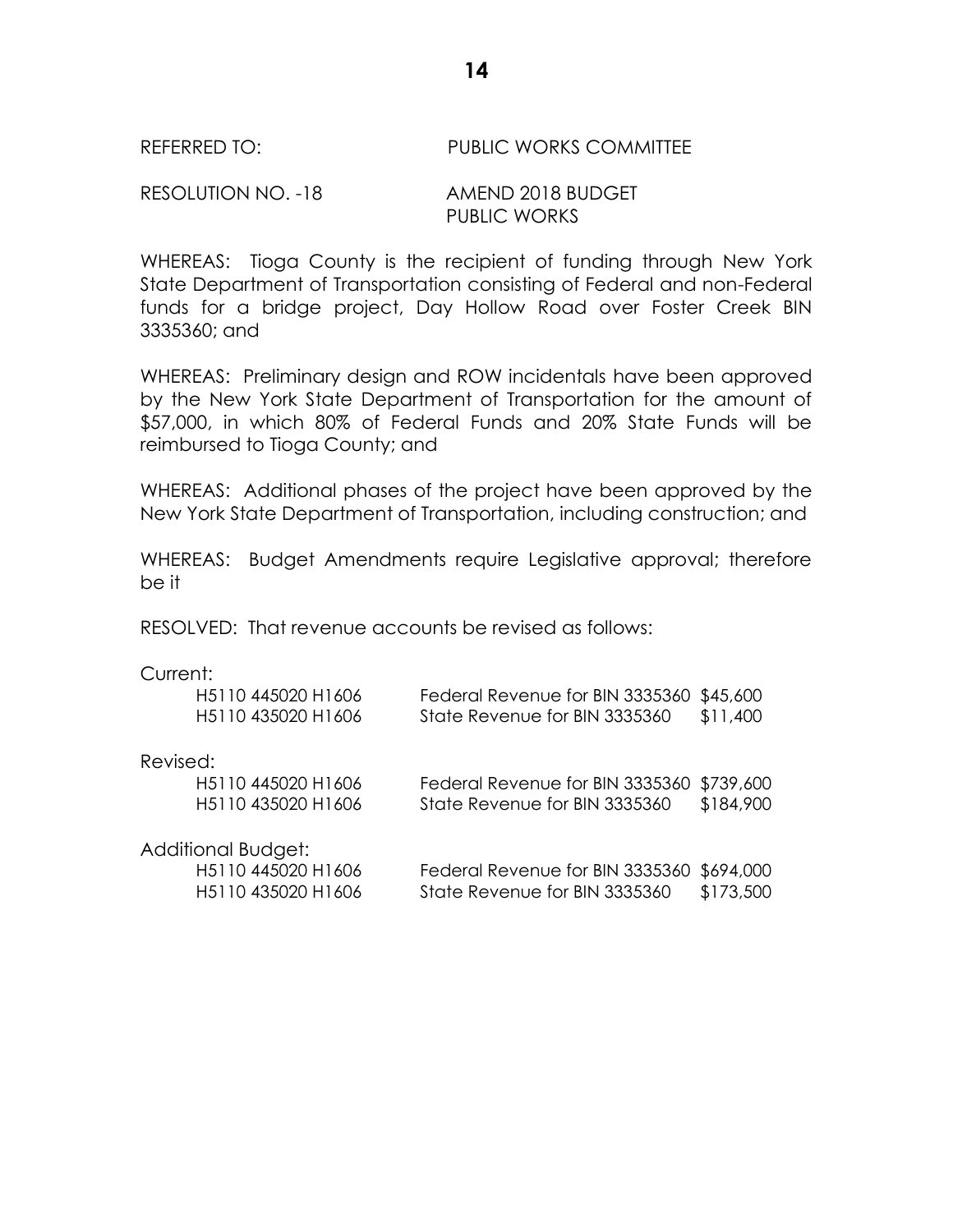#### REFERRED TO: PUBLIC WORKS COMMITTEE

#### RESOLUTION NO. -18 AMEND 2018 BUDGET PUBLIC WORKS

WHEREAS: Tioga County is the recipient of funding through New York State Department of Transportation consisting of Federal and non-Federal funds for a bridge project, Day Hollow Road over Foster Creek BIN 3335360; and

WHEREAS: Engineers estimate for the subject project have increased, in which New York State Department of Transportation have approved additional funding for the expected increase; and

WHEREAS: Budget Amendments require Legislative approval; therefore be it

RESOLVED: That the expense account be revised as follows:

Original:

|          | H5110 540004 H1606                          | Day Hollow Road over Foster Creek \$600,000 |  |
|----------|---------------------------------------------|---------------------------------------------|--|
| Revised: | H <sub>5</sub> 110 540004 H <sub>1606</sub> | Day Hollow Road over Foster Creek \$924,500 |  |
|          | Additional Budget:<br>H5110 540004 H1606    | Day Hollow Road over Foster Creek \$324,500 |  |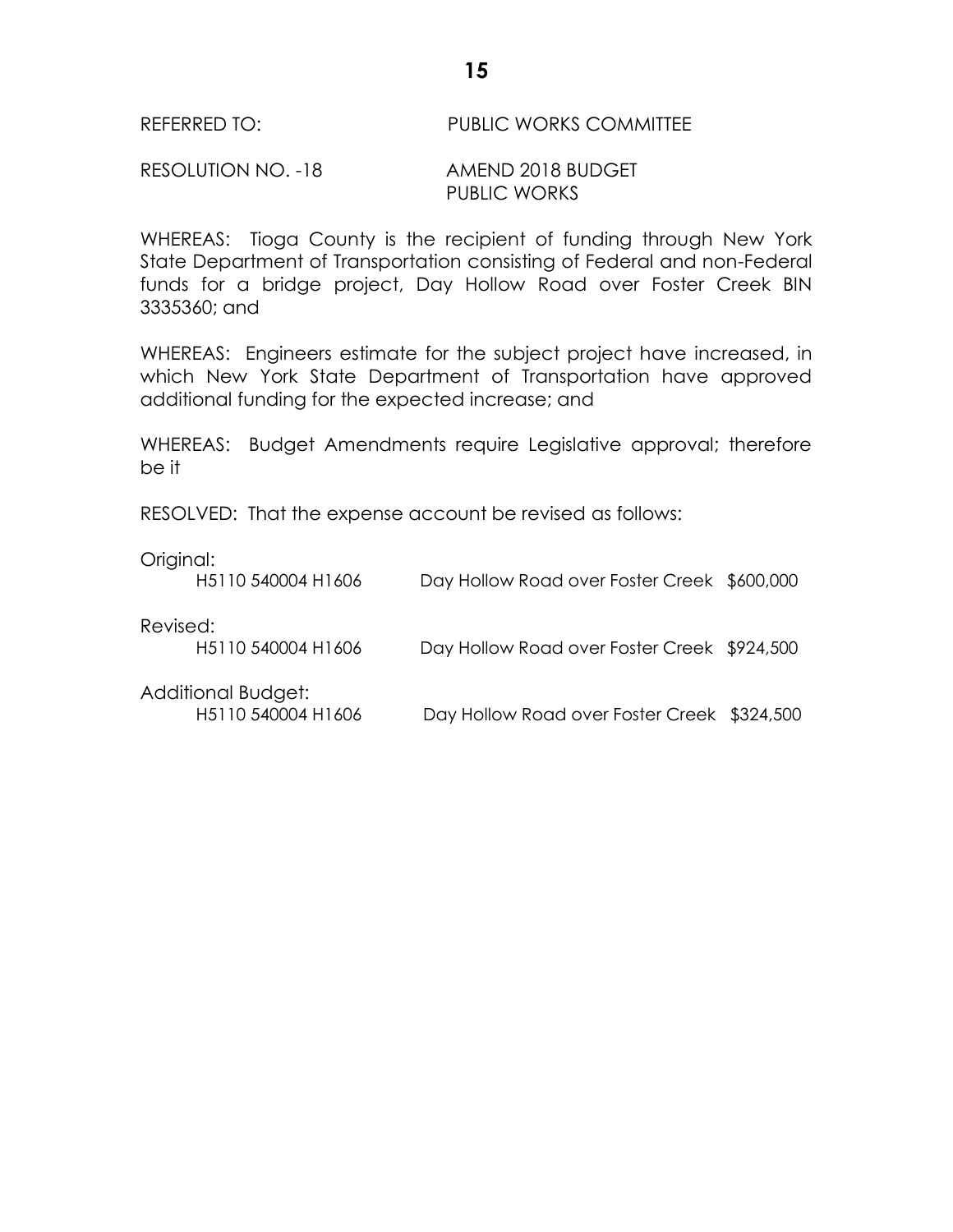REFERRED TO: FINANCE/LEGAL COMMITTEE

RESOLUTION NO. -18 TRANSFER OF FUNDS

ASSIGNED COUNSEL

WHEREAS: The Assigned Counsel budget has had a high number of cases for 2018 and the Assigned Counsel account will not have sufficient funds for the remainder of 2018; and

WHEREAS: Funds will need to be transferred from the Contingency Account to the Assigned Counsel Account to accommodate the increase in cases for 2018; therefore be it

RESOLVED: That the Tioga County Legislature authorizes a transfer as follows:

|     | From: A1990 540715 Contingency Account | \$60,000 |
|-----|----------------------------------------|----------|
| To: | A1172 540030 Assigned Counsel          | \$55,000 |
|     | A1172 540390 Mileage                   | \$4,000  |
|     | A1172 540640 Supplies (Not Office)     | 500      |
|     | A1172 540700 Transcripts               | 500      |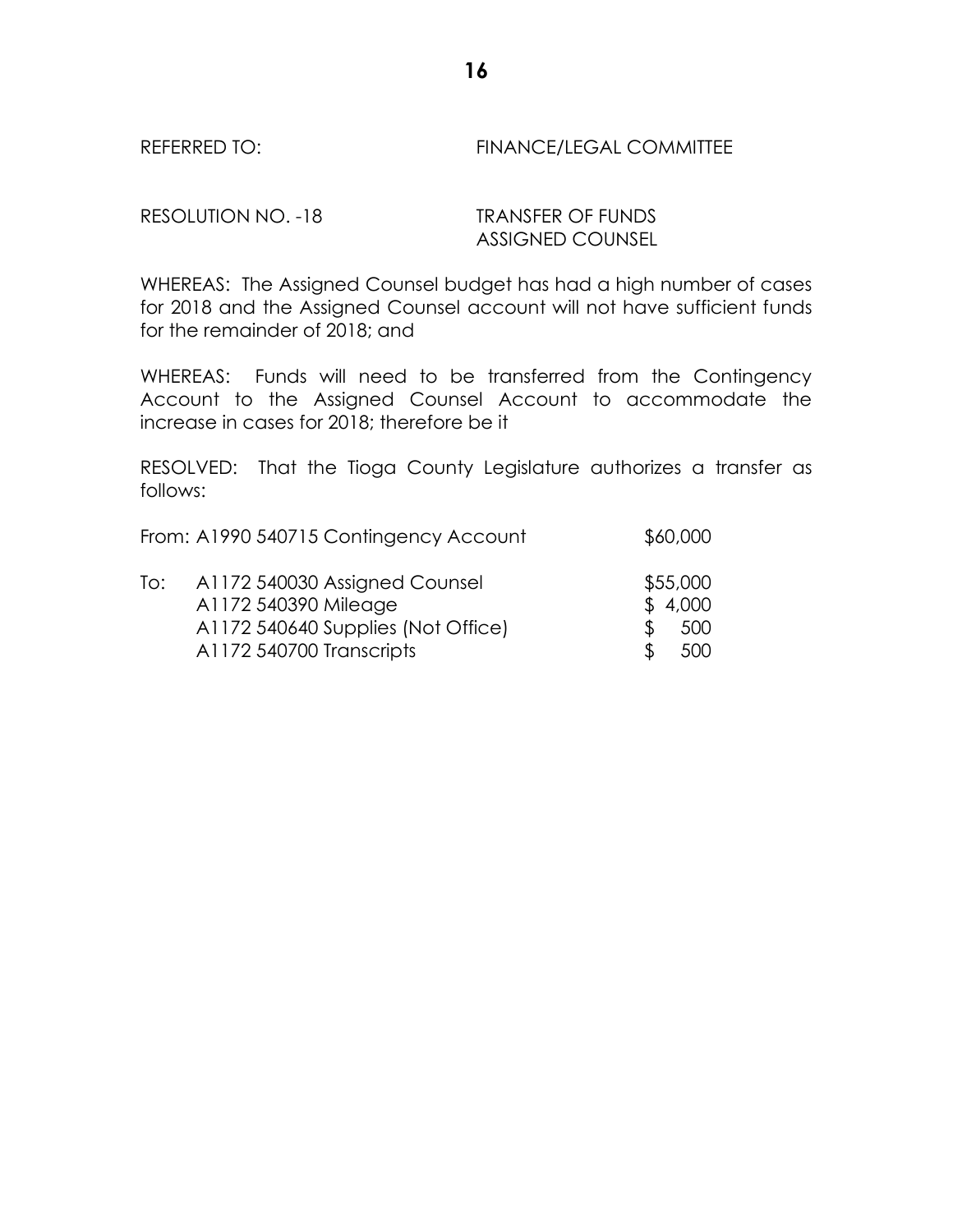| REFERRED TO: | <b>HEALTH &amp; HUMAN SERVICES COMMITTEE</b> |
|--------------|----------------------------------------------|
|              | <b>FINANCE COMMITTEE</b>                     |

RESOLUTION NO. -18 AMEND BUDGET & TRANSFER OF FUNDS PUBLIC HEALTH

WHEREAS: Tioga County Public Health Mobile Dental Services has identified the need to upgrade Dental-specific software and imaging hardware; and

WHEREAS: In conjunction with the new Mobile Dental Unit that is being built, Public Health is converting to a paperless electronic dental record system to allow for space, efficiency and communication with other providers and insurances; and

WHEREAS: The purchase of software, hardware and implementation is necessary for said upgrades; and

WHEREAS: Public Health has worked with Information Technology Communication Services toward this upgrade; and

WHEREAS: Additional funding is needed in the appropriate budgetary lines; and

WHEREAS: Public Health has the funds available due to a position vacancy, which will require resolution to transfer into the appropriate budgetary lines; and

WHEREAS: Budget Amendments and Transfer of Funds require Legislative approval; therefore be it

RESOLVED: That funding be transferred as follows:

| From:        |                                               |          |
|--------------|-----------------------------------------------|----------|
| A4011 510010 | Dental Services: Personnel                    | \$25,000 |
| To:          |                                               |          |
| A4064 520130 | Dental Services: Equipment                    | \$16,000 |
| A4064 540130 | Dental Services: Contracting Services \$6,800 |          |
| A4064 540620 | Dental Services: Software                     | \$2,200  |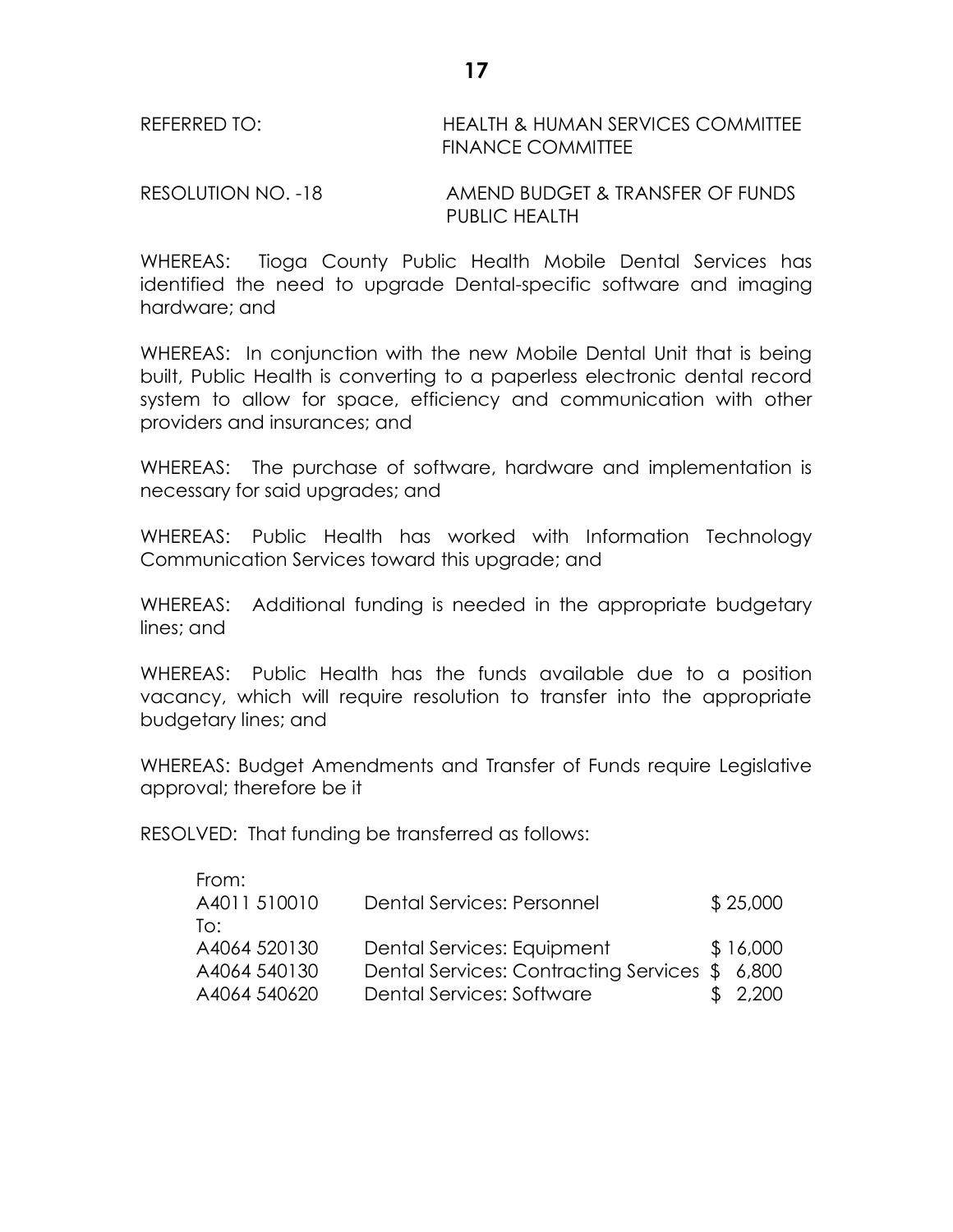RESOLUTION NO. -18 TRANSFER FUNDS AND FUND CAPITAL RESERVE ACCOUNT

WHEREAS: The Tioga County Legislature recognizes the importance of County Capital Infrastructure, Equipment, Computer Software and Hardware enhancements, and established funds for such needs in Resolutions No. 320-13 and No. 119-13; and

WHEREAS: The Tioga County Legislature would like to replenish the depleted Capital Reserves through funds it receives from Gaming Casino Revenue as the host county for the Tioga Downs Casino; and

WHEREAS: Tioga County has receipted into the General Operating Fund State Aid Casino Revenue for the period of 01/01/2018 through 06/30/2018 in the amount of \$652,227.30 into account A1340 430160; therefore be it

RESOLVED: That the Tioga County Treasurer transfer \$650,000.00 from the General Operating Fund to the Capital Fund; and be it further

RESOLVED: That the Tioga County Treasurer funds the Capital "Land, Equipment, and Infrastructure Reserve" with \$650,000.00 from the Capital Fund balance:

|     | FROM: A1340 430160 State Aid Casino Revenue                  | \$650,000.00 |
|-----|--------------------------------------------------------------|--------------|
| TO: | A9950 593715 Transfer to Capital Fund                        | \$650,000.00 |
|     | FROM: H1340 450310 Inter fund Transfer                       | \$650,000.00 |
| TO: | H 387807 Capital Land, Equipment &<br>Infrastructure Reserve | \$650,000.00 |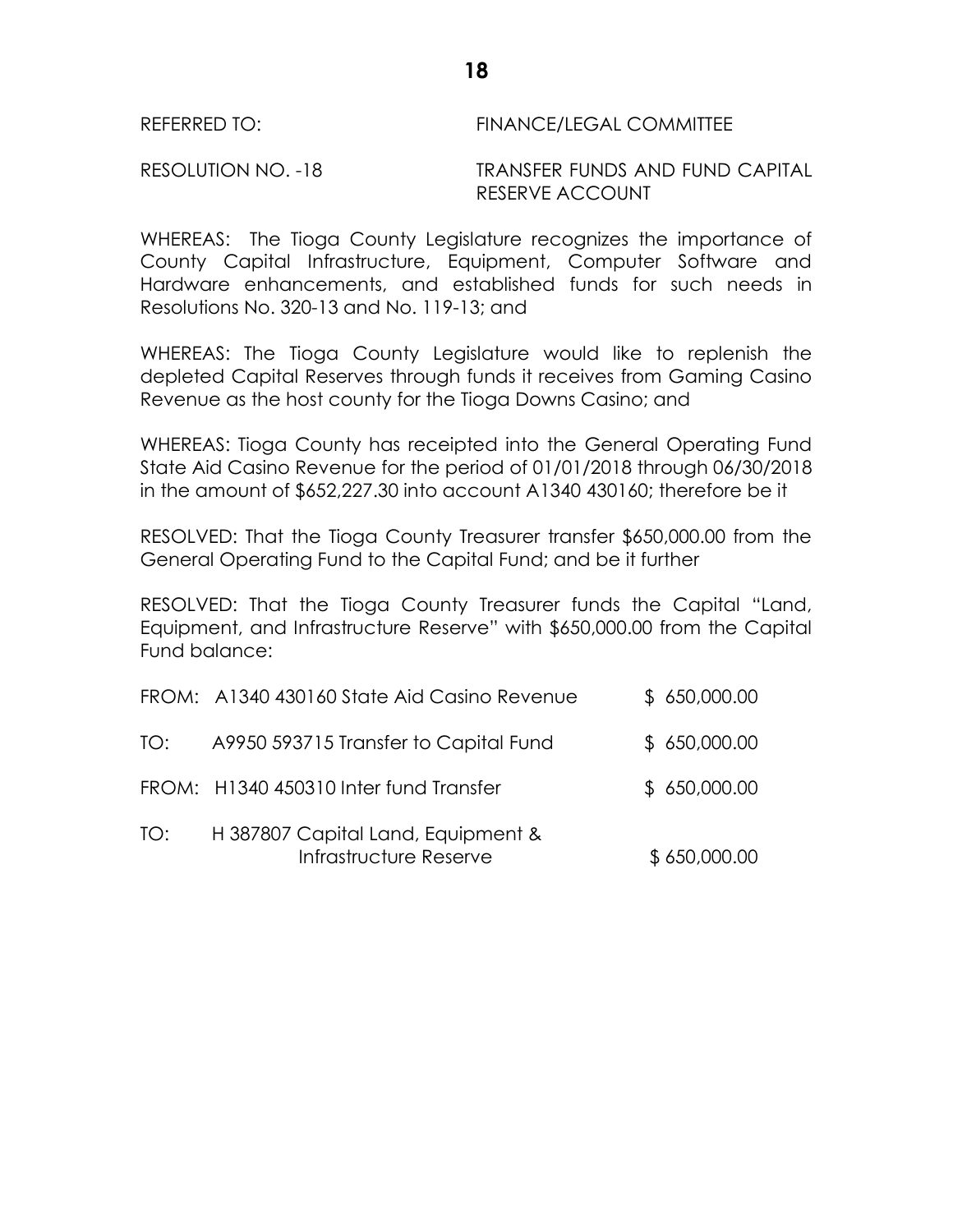REFERRED TO: ADMINISTRATIVE SERVICES COMMITTEE PERSONNEL COMMITTEE FINANCE/LEGAL COMMITTEE

RESOLUTION NO. -18 2018 BUDGET MODIFICATION AND REQUEST TRANSFER OF CONTINGENCY FUNDS BOARD OF ELECTIONS

WHEREAS: The Board of Elections Part Time/Temporary budget will not have sufficient salary funds for the remainder of 2018; and

WHEREAS: The Board of Elections Voting Machine Technicians duties have increased; and

WHEREAS: The Tioga County Legislature approved at the March 8, 2018 Work Session an increase for the Voting Machine Technicians part time hours up to 29.5 per week; and

WHEREAS: There are still two elections that will need to be re-canvassed by the part time Election Workers who are compensated from the Part Time/Temporary budget line; and

WHEREAS: Funds will need to be transferred from the Contingency Account to the Board of Elections Part Time/Temporary salary to accommodate the permanent increase of duties and hours for the Voting Machine Technicians and the Part Time Election Workers; therefore be it

RESOLVED: That the Tioga County Legislature authorizes a budget modification and transfer of contingency funds for 2018 as follows:

|  |  | From: A1990 540715 Contingency Account | \$24,000 |
|--|--|----------------------------------------|----------|
|--|--|----------------------------------------|----------|

To: A1450 510020 Part Time/Temporary \$24,000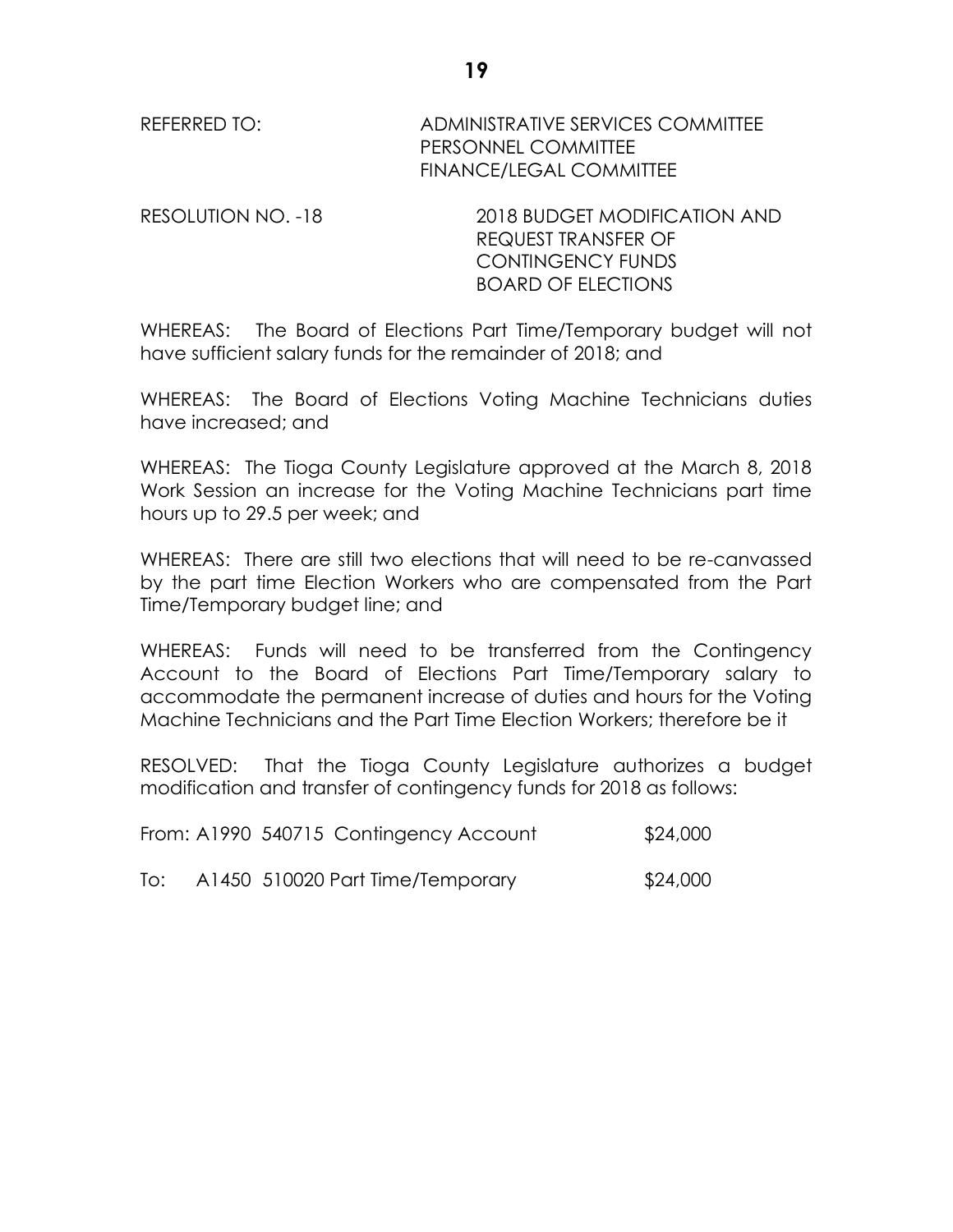# REFERRED TO: HEALTH & HUMAN SERVICES COMMITTEE

RESOLUTION NO. -18 APPROVE FUNDING

2018 SUMMER YOUTH EMPLOYMENT PROGRAM

WHEREAS: Additional funding has been awarded to Tioga County Department of Social Services from the Office of Temporary and Disability Assistance for Summer Youth Employment Programs; and

WHEREAS: The plan submitted for expenditure of these funds has been approved; and

WHEREAS: Appropriation of Funds requires Legislative approval; therefore be it

RESOLVED: That funding be appropriated as follows:

|     | From: A6010.446100 Federal Aid: Administration | \$106,459 |
|-----|------------------------------------------------|-----------|
| T∩∶ | A6010.540140 Contractual                       | \$94,362  |
|     | A6010.540487 Program Expense                   | \$ 12,097 |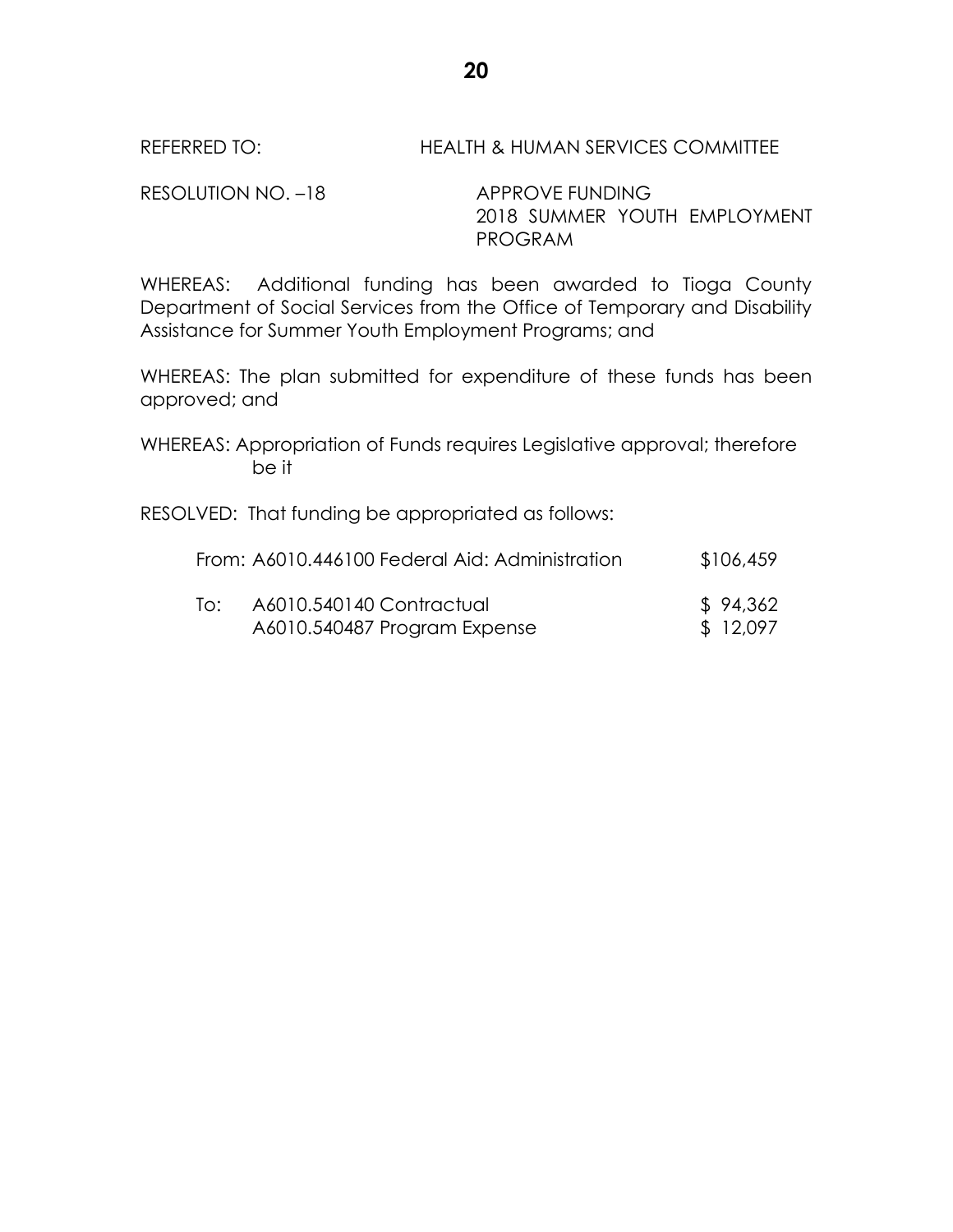REFERRED TO: PUBLIC WORKS COMMITTEE

RESOLUTION NO. -18 AUTHORIZING THE IMPLEMENTATION AND FUNDING IN THE FIRST INSTANCE 100% OF THE FEDERAL AID AND STATE "MARCHISELLI" PROGRAM-AID ELIGIBLE COSTS OF A TRANSPORTATION FEDERAL-AID PROJECT AND APPROPRIATING FUNDS

WHEREAS: A project for the rehabilitation of BIN 3335360 – Day Hollow Road over Foster Creek, PIN 9754.14 (the Project) is eligible for funding under Title 23 U.S. Code, as amended that calls for the apportionment of the costs of such program to be borne at the ratio of 80% Federal Funds and 20% non-Federal Funds; and

WHEREAS: The County of Tioga desires to advance the Project by making a commitment of 100% of the Federal and non-Federal share of the costs of the Preliminary Engineering/Design work, Right-of-Way Incidentals work, Right-of-Way Acquisition work and Construction and Construction Supervision and Inspection work.

NOW, THEREFORE, the Tioga County Legislature, duly convened does hereby

RESOLVED: That the Tioga County Legislature hereby approves the above-subject project; be it further

RESOLVED: That the Tioga County Legislature hereby authorize the County of Tioga to pay in the first instance 100% of the Federal and non-Federal share of the cost of the Construction and Construction Supervision and Inspection work for the Project or portions thereof; be it further

RESOLVED: That the sum of \$822,000 is hereby appropriated from Day Hollow over Foster Creek account H5110.540004.H1606 and made available to cover the costs of participation in the above phases of the Project; be it further

RESOLVED: That in the event the full Federal and non-Federal share costs of the project exceeds the amount appropriated above, the Tioga County Legislature shall convene as soon as possible to appropriate said excess amount immediately upon notification by the New York State Department of Transportation thereof, be it further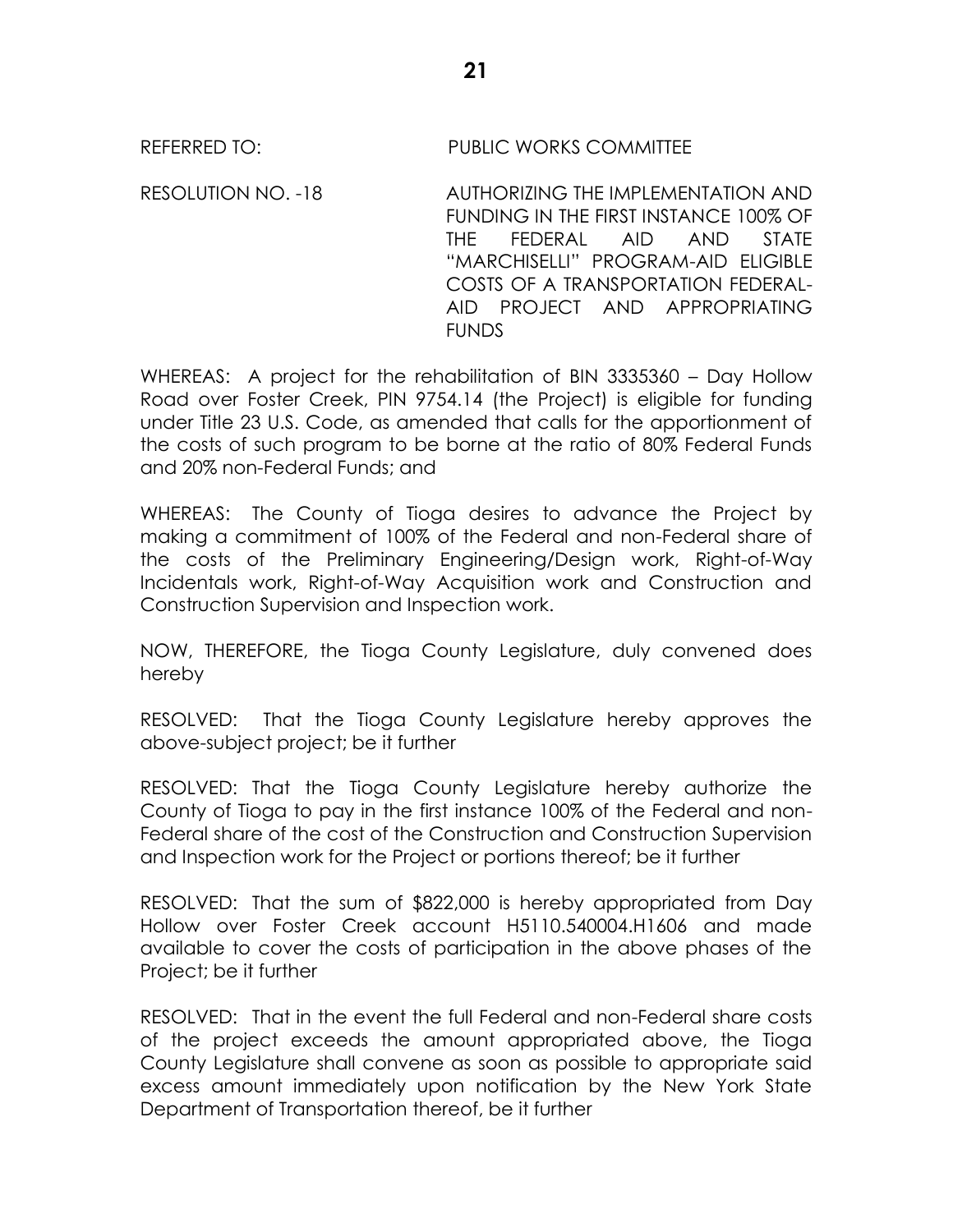RESOLVED: That the Chair of the Tioga County Legislature be and is hereby authorized to execute all necessary Agreements, certifications or reimbursement requests for Federal Aid and/or Marchiselli Aid on behalf of the County of Tioga with the New York State Department of Transportation in connection with the advancement or approval of the Project and providing for the administration of the Project and the municipality's first instance funding of project costs and permanent funding of the local share of federal-aid and state-aid eligible Project costs and all Project costs within appropriations therefore that are not so eligible, be it further

RESOLVED: That a certified copy of this resolution be filed with the New York State Commissioner of Transportation by attaching it to any necessary Agreement in connection with the Project, and be it further

RESOLVED: That this Resolution shall take effect immediately.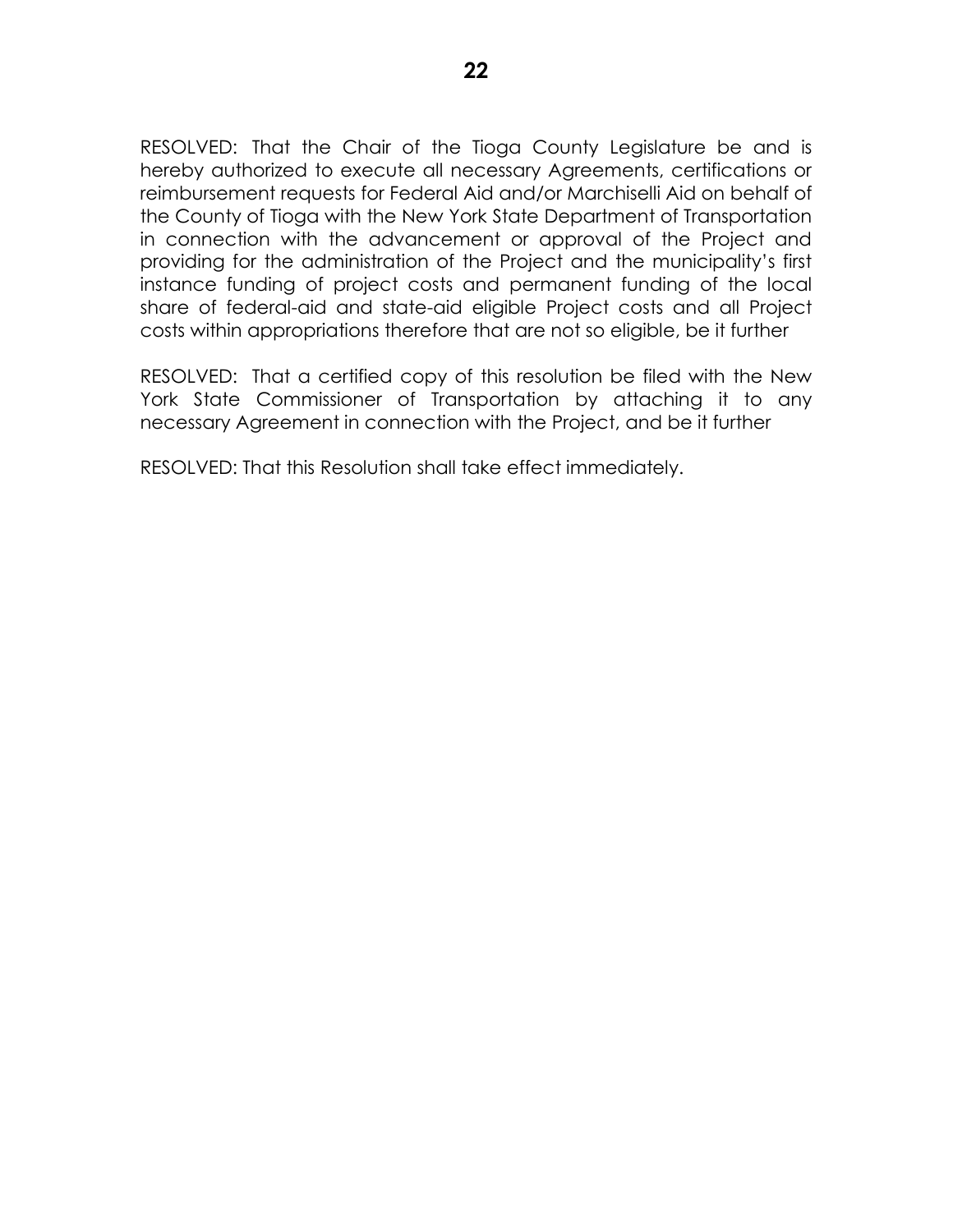RESOLUTION NO. -18 AUTHORIZE THE ACCEPTANCE OF INTEROPERABLE COMMUNICATIONS EQUIPMENT FROM NYS DHSES FIRE

WHEREAS: The NYS Division of Homeland Security and Emergency Services has announced interoperable communications grant funding; and

WHEREAS: The New York State Division of Homeland Security and Emergency Services is deploying the Mutualink emergency incident collaboration technology and making such equipment available to all Counties in the State at no cost to the County; and

WHEREAS: County Policy #47 requires that a resolution be approved before any such application be submitted; therefore be it

RESOLVED: That the Tioga County Office of Emergency Services be authorized to submit the appropriate grant application for the purposes of securing this funding and authorize the Chair of the Legislature to sign such application and contract after approval of the County Attorney.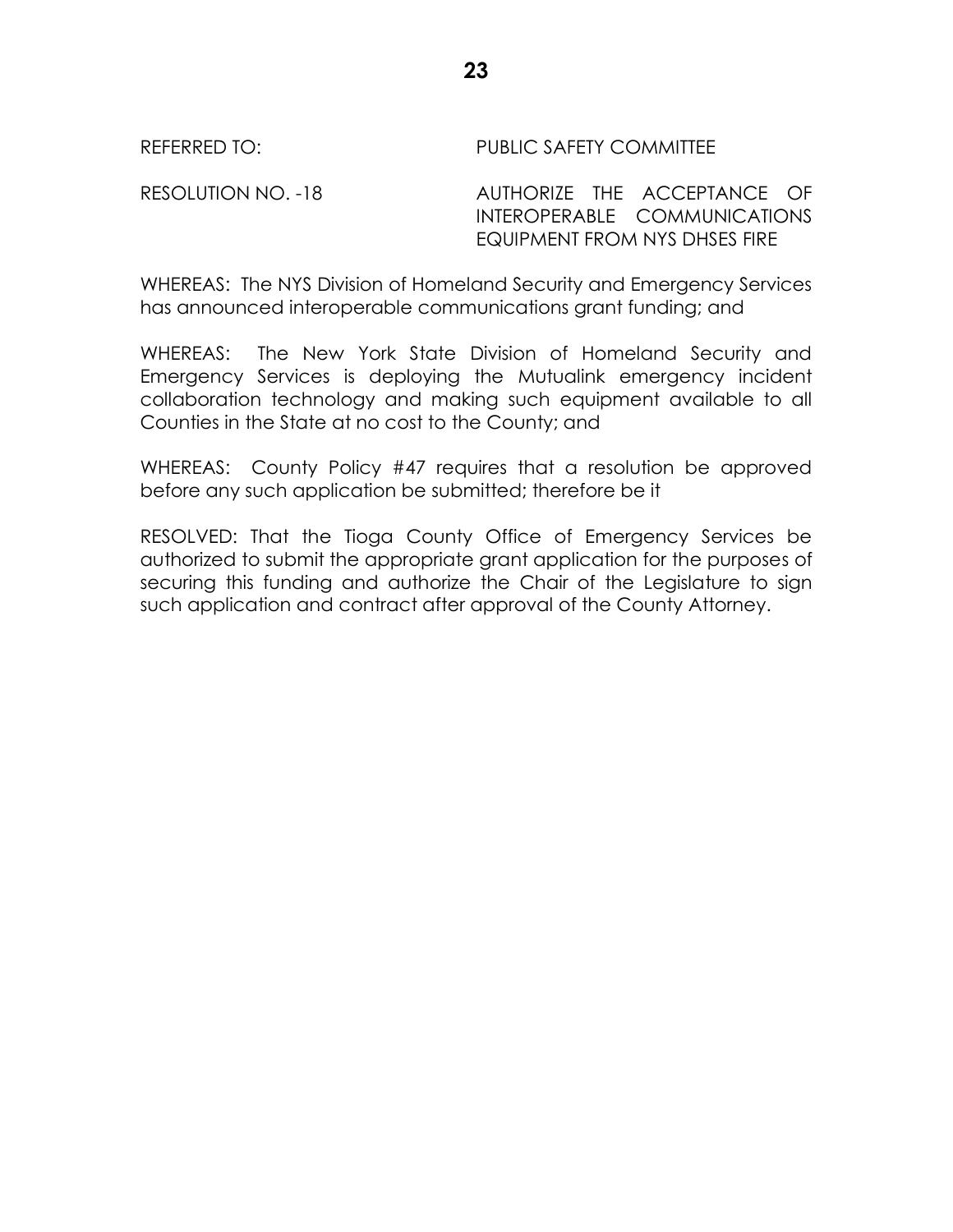RESOLUTION NO. -18 AUTHORIZE THE SUBMISSION OF STATEWIDE INTEROPERABLE COMMUNICATIONS "FORMULA" GRANT (SICG 18) APPLICATION 2018 OFFICE OF EMERGENCY SERVICES

WHEREAS: The Office of Homeland Security has issued a Statewide Interoperable Communications "Formula" Grant 2018 to the Tioga County Office of Emergency Services. The grant will be used for upgrading the radio communications in the county and there is no local share associated with said grant; and

WHEREAS: County Policy # 47 requires that permission be obtained prior to submitting said application. However, due to the short notification period, the Tioga County Office of Emergency Services had to submit an application for this funding by August 3, 2018; therefore be it

RESOLVED: That the Tioga County Office of Emergency Services be authorized to submit the Statewide Interoperable Communications Formula Grant application 2018, after the fact, to be in compliance with county policy.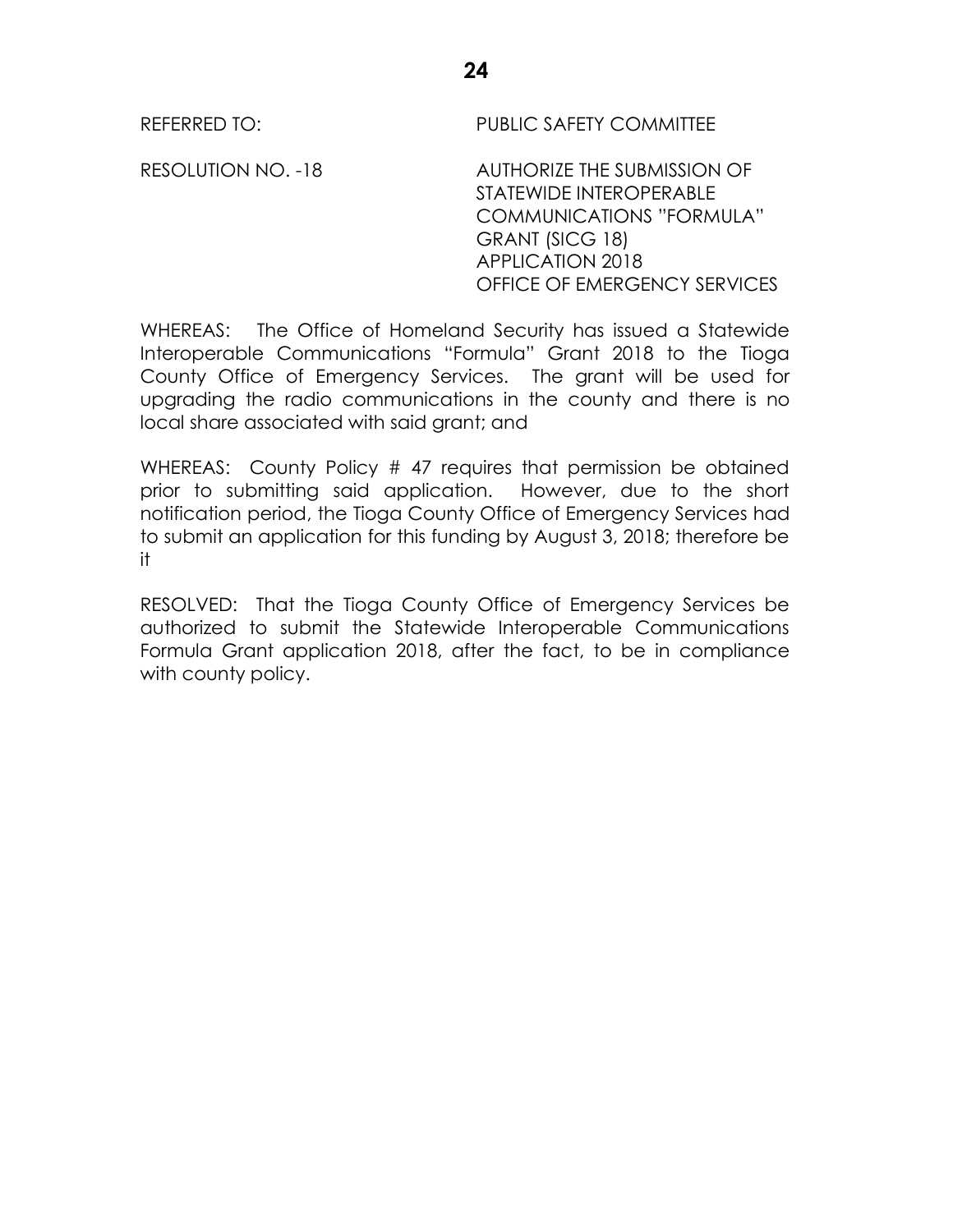RESOLUTION NO. -18 AUTHORIZE THE SUBMISSION OF STATEWIDE INTEROPERABLE COMMUNICATIONS "TARGET" GRANT (SICG 18) APPLICATION 2018 OFFICE OF EMERGENCY SERVICES

WHEREAS: The Office of Homeland Security has issued a Statewide Interoperable Communications "Target" Grant 2018 to the Tioga County Office of Emergency Services. The grant will be used for upgrading the radio communications in the county with no local share associated with said grant; and

WHEREAS: County Policy # 47 requires that permission be obtained prior to submitting said application; therefore be it

RESOLVED: That the Tioga County Office of Emergency Services be authorized to submit the Statewide Interoperable Communications "Target" Grant application 2018 and authorizes the Chair of the Legislature to sign said application and contract once it has been approved by the County Attorney.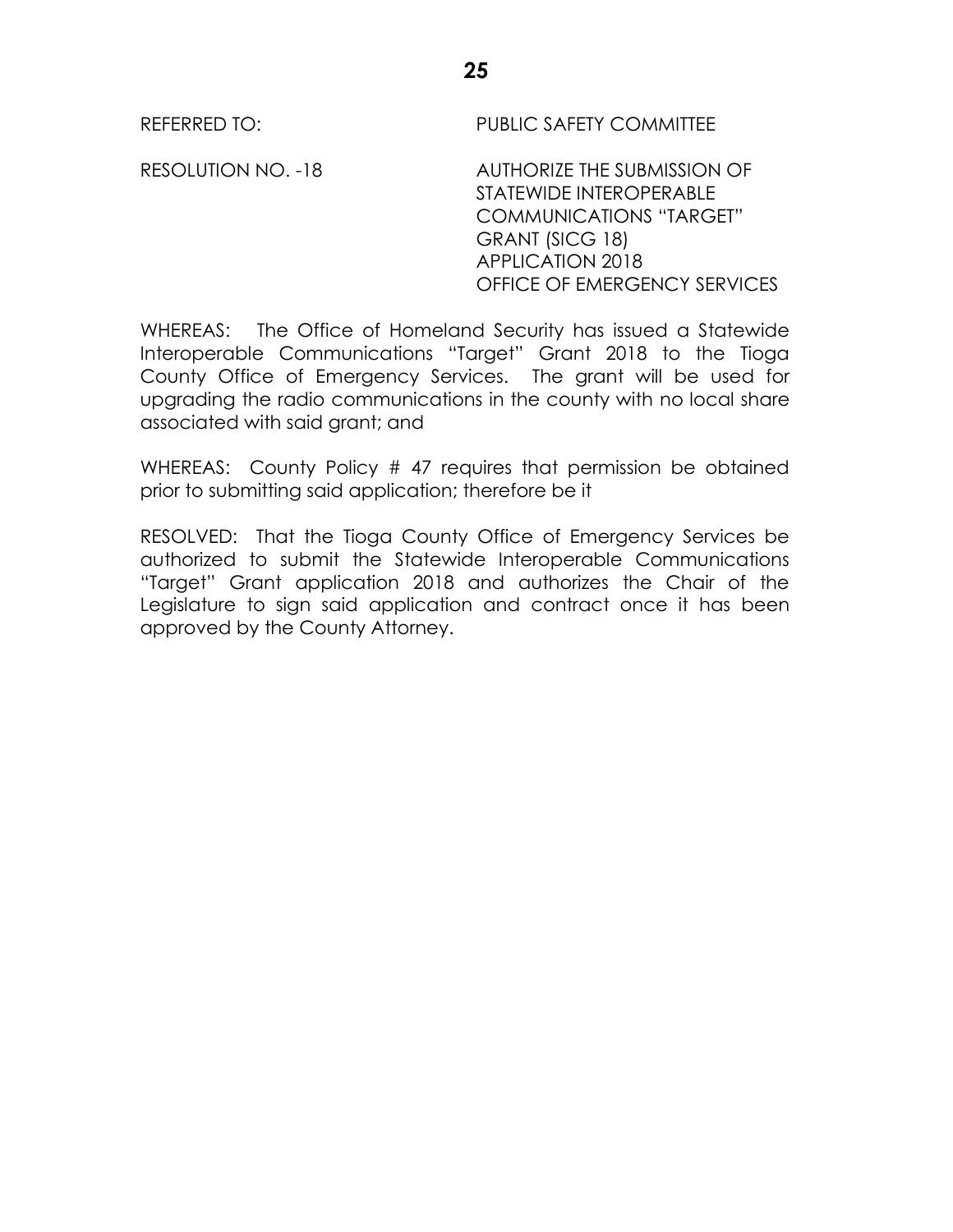# REFERRED TO: PUBLIC WORKS COMMITTEE LEGAL/FINANCE COMMITTEE RESOLUTION NO. -18 AUTHORIZATION FOR TIOGA COUNTY TO ACCEPT TRANSFER OF PROPERTY FROM THE TIOGA COUNTY INDUSTRIAL DEVELOPMENT AGENCY AND LEGISLATIVE CHAIR TO EXECUTE DOCUMENTS NECESSARY FOR **TRANSFER**

WHEREAS: The Tioga County Industrial Development Agency currently owns a portion of Corporate Drive that consists of a 50 foot railroad crossing; and

WHEREAS: Tioga County is desirous of owning said portion of Corporate Drive and the Tioga County Industrial Development Agency has agreed to transfer said portion of Corporate Drive to Tioga County, subject to Tioga County granting an easement to the Tioga County IDA for said railroad crossing; therefore be it

RESOLVED: That the Tioga County Legislature accepts the transfer of said property from the Tioga County IDA and agrees that said transfer is subject to Tioga County granting an easement to the Tioga County IDA; and it is further

RESOLVED: That the Tioga County Legislature authorizes the Legislative Chair to execute any documents necessary for said transfer of property and said easement to be made.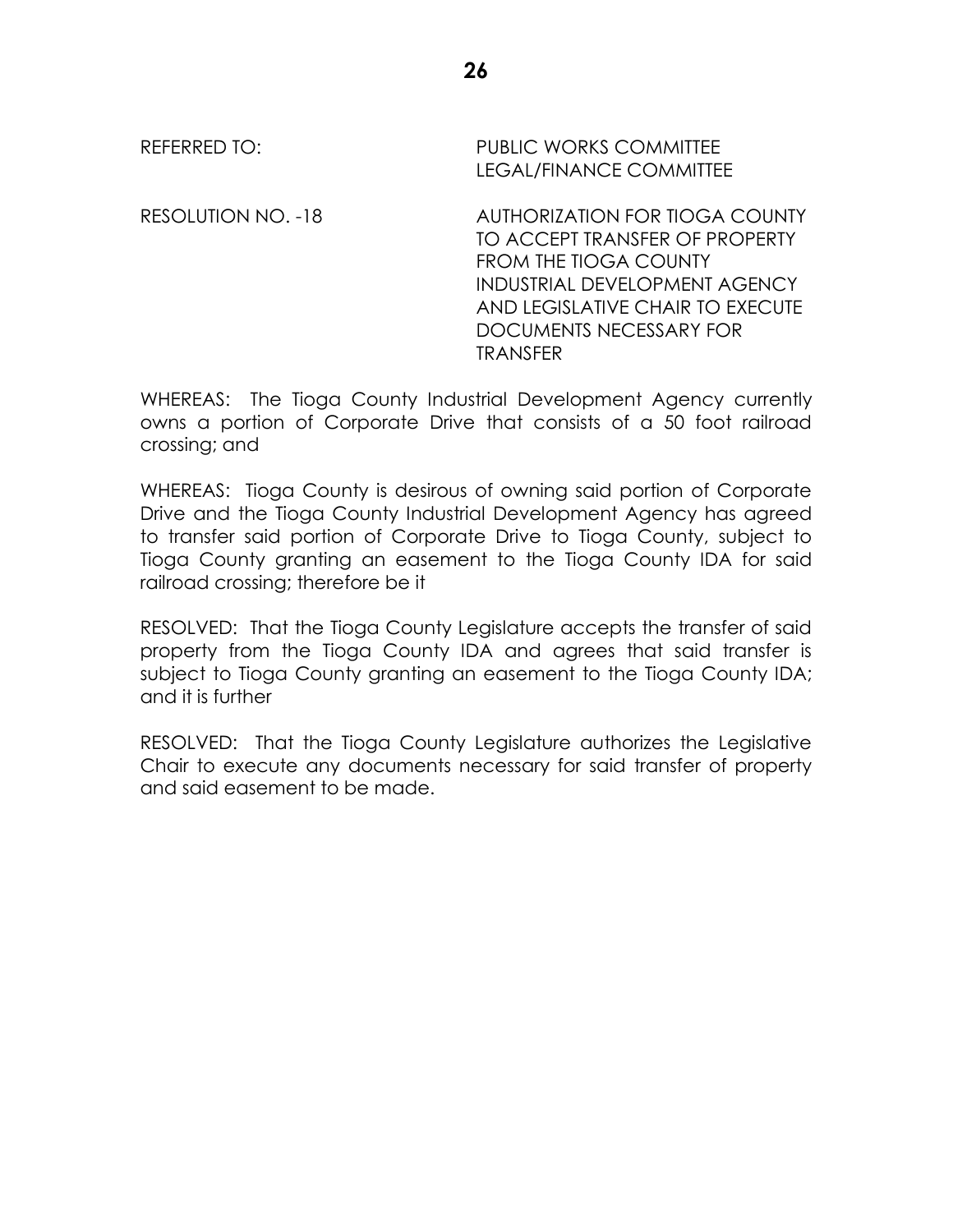# REFERRED TO: FD&P COMMITTEE

RESOLUTION NO. -18 DESIGNATION OF TIOGA COUNTY LOCAL DEVELOPMENT CORPORATION, D.B.A. TIOGA COUNTY TOURISM, AS AUTHORIZED TOURISM PROMOTION AGENCY FOR 2019

WHEREAS: The Tioga County Local Development Corporation, d.b.a. the Tioga County Tourism Office, is the not-for-profit corporation that develops and implements a tourism promotion and marketing program for the county; and

WHEREAS: The Tioga County Tourism Office coordinates with the state in its tourism grants program; and

WHEREAS: The New York State tourism grants program is designed to encourage tourism promotion throughout the regions of New York State; and

WHEREAS: The guidelines for this local assistance program require counties to appoint an official Tourism Promotion Agency (TPA), therefore be it

RESOLVED: That the Tioga County Tourism Office be and hereby is designated by the Tioga County Legislature as their Tourism Promotion Agency for the 2019 budget year and authorized to make application for and receive grants on behalf of the county pursuant to the New York State Tourism Promotion Act.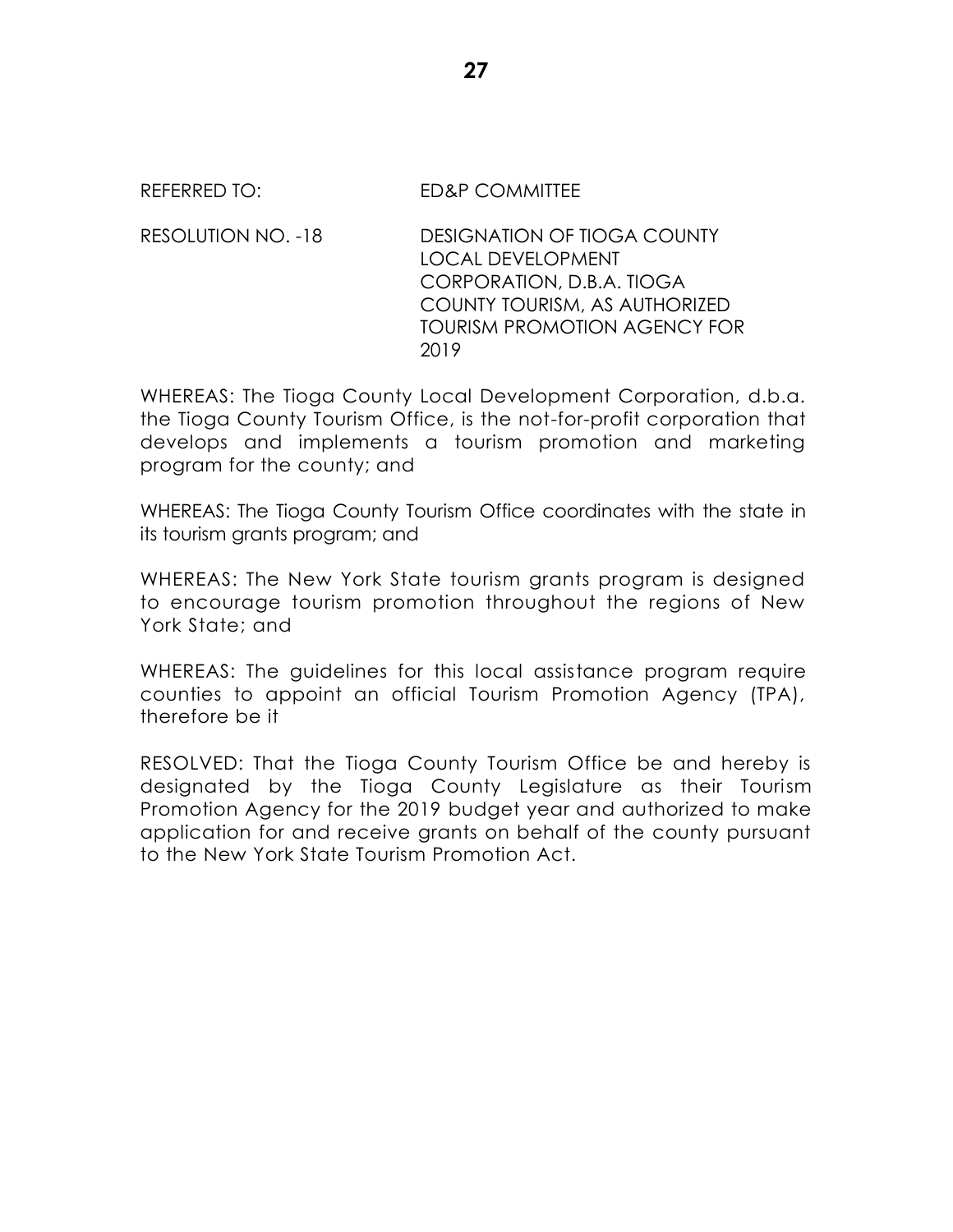REFERRED TO: FINANCE/LEGAL COMMITTEE

RESOLUTION NO. -18 AUTHORIZE THE SALE OF COUNTY OWNED PROPERTY LOCATED IN THE TOWN OF CANDOR TO CHERYL A. JOHNSON & FREDERICK E. MIDDAUGH

WHEREAS: Property located in the Town of Candor transferred to Tioga County, identified as Tax Map number 72.00-1-26, parcel number 695 was included on a Resolution adopted by the Tioga County Legislature on July 10, 2018 for the authorization for county owed properties acquired for delinquent taxes Resolution number 168-18, owes 2016, 2017 and 2018 taxes and is past the last date of redemption; and

WHEREAS: The County has been approached by Cheryl A. Johnson & Frederick E. Middaugh who has made an offer to purchase back their property for \$4,500 "as is", thereby placing the property back on the tax rolls; be it therefore

RESOLVED: That the Chair of the Tioga County Legislature be and hereby is authorized to withdraw said property from the List of county owed properties to be sold at public auction and sign and record on receipt of \$4,500 and recording costs of \$185.00, a Quit Claim Deed conveying the property transferred to Tioga County, located in the, Town of Candor, identified on the Town of Candor Tax Map as number 72.00-1-26 parcel number 695 to Cheryl A. Johnson & Frederick E. Middaugh or assigns.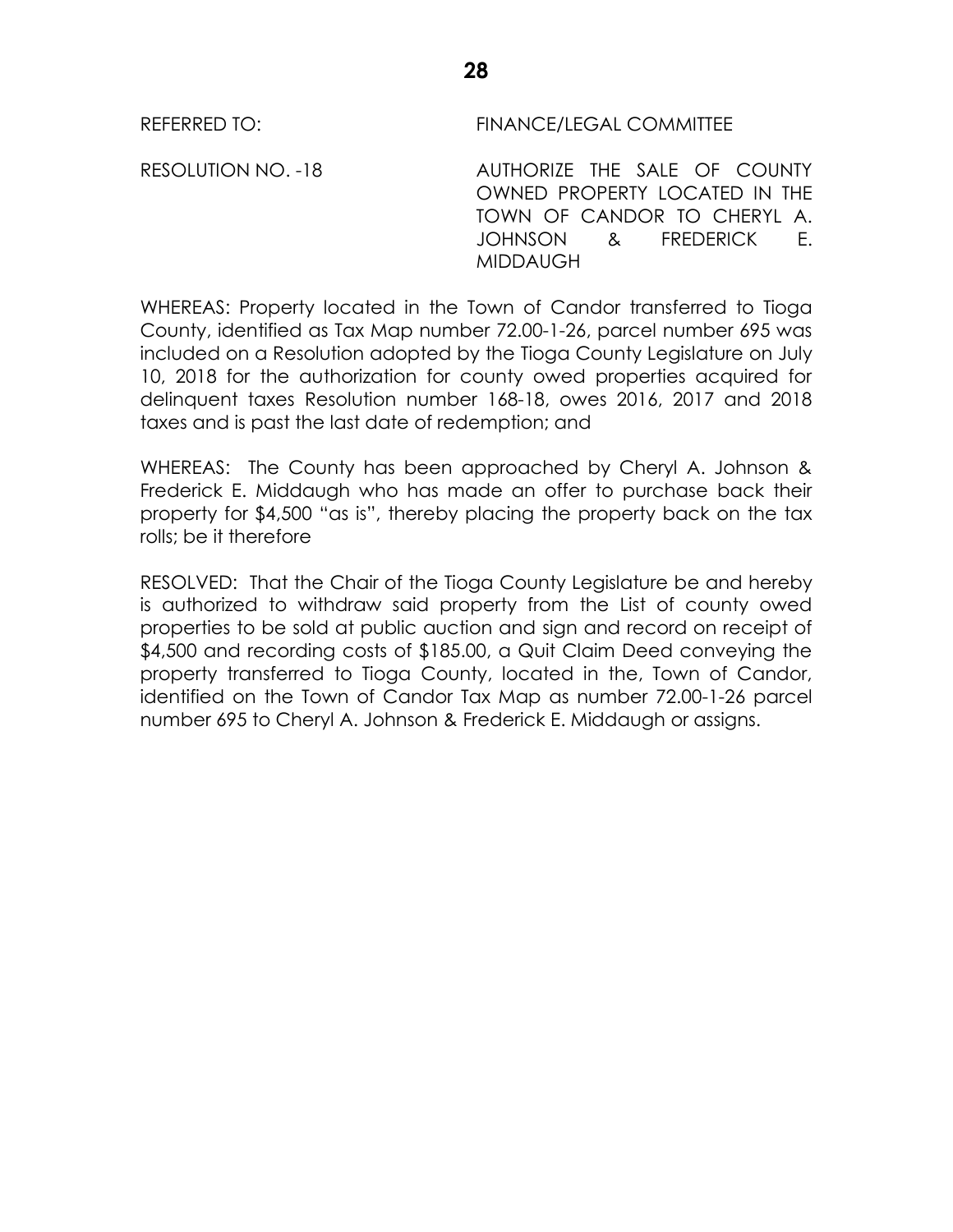REFERRED TO: FINANCE/LEGAL COMMITTEE

RESOLUTION NO. -18 WITHDRAW PROPERTY FROM LIST OF COUNTY OWNED PROPERTY TO BE SOLD AT PUBLIC AUCTION AND AUTHORIZE THE SALE OF SAID PROPERTY TO ALAN R. SHUMAKER

WHEREAS: Property identified as Tax Map number 129.13-1-61 located in the Village of Owego was acquired by the County for delinquent taxes and said property was listed on Resolution No. 168-18, which authorized said property to be sold at public auction; and

WHEREAS: The County has been approached by Alan R. Shumaker who has made an offer to purchase back his property for \$860 "as is", thereby placing the property back on the tax rolls; be it therefore

RESOLVED: That the Tioga County Legislature hereby authorizes the withdrawal of said property from the list of county owed properties to be sold at public auction and the sale of said property be made to Alan R. Shumaker upon receipt of \$860 and recording costs of \$310; and be it further

RESOLVED: That the Tioga County Legislature authorizes the Chair of the Legislature to sign all documents necessary to make the sale of said property from Tioga County to Alan R. Shumaker.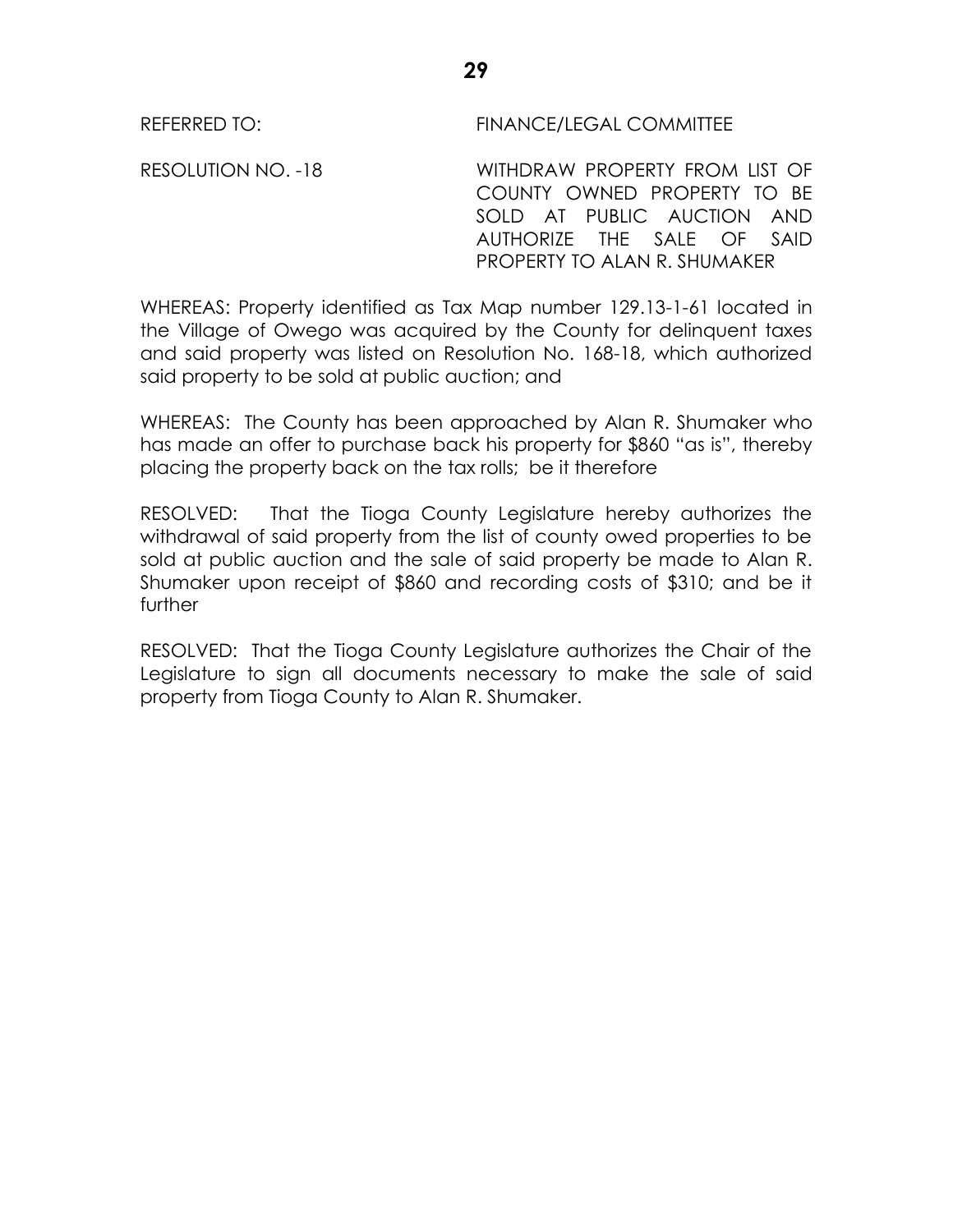| REFERRED TO: | <b>FINANCE COMMITTEE</b> |
|--------------|--------------------------|
|              |                          |

RESOLUTION NO. -18 ERRONEOUS ASSESSMENT TOWN OF TIOGA

WHEREAS: An application to Renounce Previously Granted Exemptions for the years 2015, 2016, & 2017 indicates that parcel #602 in the Town of Tioga assessed to Thomas R Iannone on the 2015, 2016, & 2017 tax rolls of the Town of Tioga is erroneous in that the STAR Enhance and Veterans Exemptions were renounced on July 16, 2018; be it therefore

RESOLVED: That the total repayment of \$2,949.10 to Tioga County Treasurer's Office paid by Thomas R Iannone on August 2, 2018 contains the following erroneous repayments:

|                  | Tax        | Interest | Total      |
|------------------|------------|----------|------------|
| <b>STAR</b>      | \$1,716.69 | \$399.55 | \$2,116.24 |
| <b>COUNTY</b>    | \$194.28   | \$35.71  | \$229.99   |
| <b>RECYCLE</b>   | \$9.49     | \$1.68   | \$11.17    |
| TOWN OF TIOGA    | \$77.46    | \$14.24  | \$91.70    |
| <b>TOTAL</b>     |            |          |            |
| <b>ERRONEOUS</b> |            |          |            |
| <b>REPAYMENT</b> |            |          | \$2,449.10 |

And be it further

RESOLVED: That the erroneous STAR tax of \$2,116.24 be distributed to the New York State Tax & Finance; and be it further

RESOLVED: That the erroneous County tax of \$229.99 be distributed to proper account in the records of the County Treasurer; and be it further

RESOLVED: That the erroneous Solid Waste tax of \$11.17 be distributed to the Solid Waste Fund; and be it further

RESOLVED: That the erroneous Town of Tioga tax of \$91.70 be distributed to the Town of Tioga; and be it further

RESOLVED: That the processing fee of \$500.00 is revenue to Tioga County.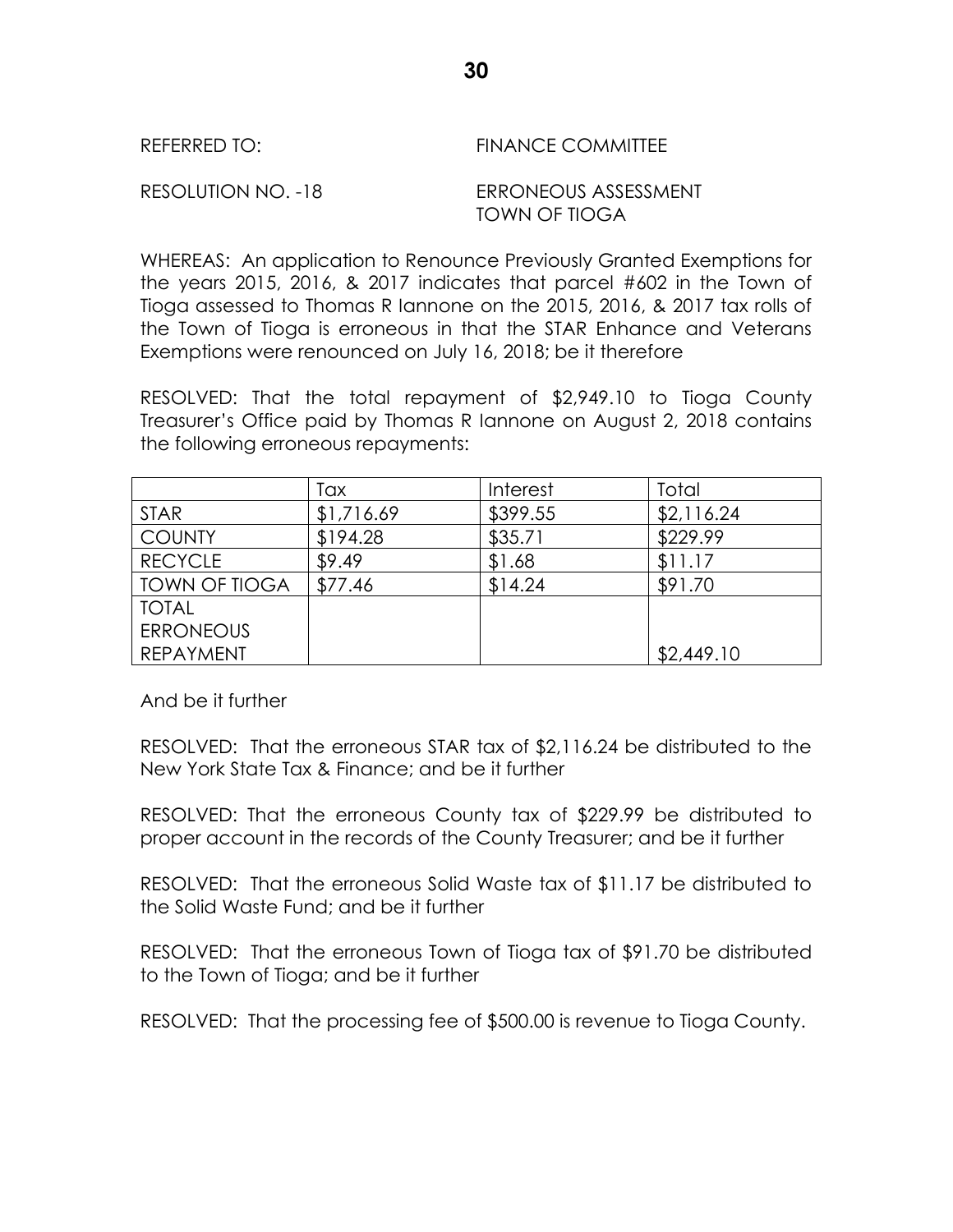### REFERRED TO: LEGAL/FINANCE

RESOLUTION NO. -18 ADOPTION OF TIOGA COUNTY TITLE VI PLAN, ENVIRONMENTAL JUSTICE PLAN, LIMITED ENGLISH PROFICIENCY PLAN, DATA COLLECTION PLAN, ADA TRANSITION PLAN AND EMPLOYEE TRAINING PLAN

WHEREAS: Tioga County is a recipient of financial assistance including through the New York State Department of Transportation, Federal Transit Administration and Federal Highway Administration; and

WHEREAS: As a condition of such assistance Tioga County is required to have in place a comprehensive set of plans detailing its Title VI obligations and initiatives including its Title VI Plan, ADA Transition Plan, Environmental Justice Plan, LEP Plan (Limited English Proficiency Plan) and a plan for ongoing Title VI employee training; and

WHEREAS: Tioga County has developed a set of plans and policies to ensure that it is meeting its program obligations and has drafted a Title VI Plan, ADA Transition Plan, Environmental Justice Plan, LEP Plan (Limited English Proficiency Plan) and Title VI employee training Plan for adoption by the Tioga County Legislature and appointing the Personnel Director and Safety Officer, as the Tioga County Title VI Coordinators; therefore be it

RESOLVED: That the Tioga County Legislature hereby adopts the Tioga County Title VI Plan, ADA Transition Plan, Environmental Justice Plan, LEP Plan (Limited English Proficiency Plan) and Title VI employee training Plan and authorizes the Chairperson of the County Legislature to sign the plans and such compliance documents as are required (copy of which shall be on file); and be it further

RESOLVED: That the Personnel Director and Safety Officer, are appointed to serve as the Tioga County Title VI Coordinators.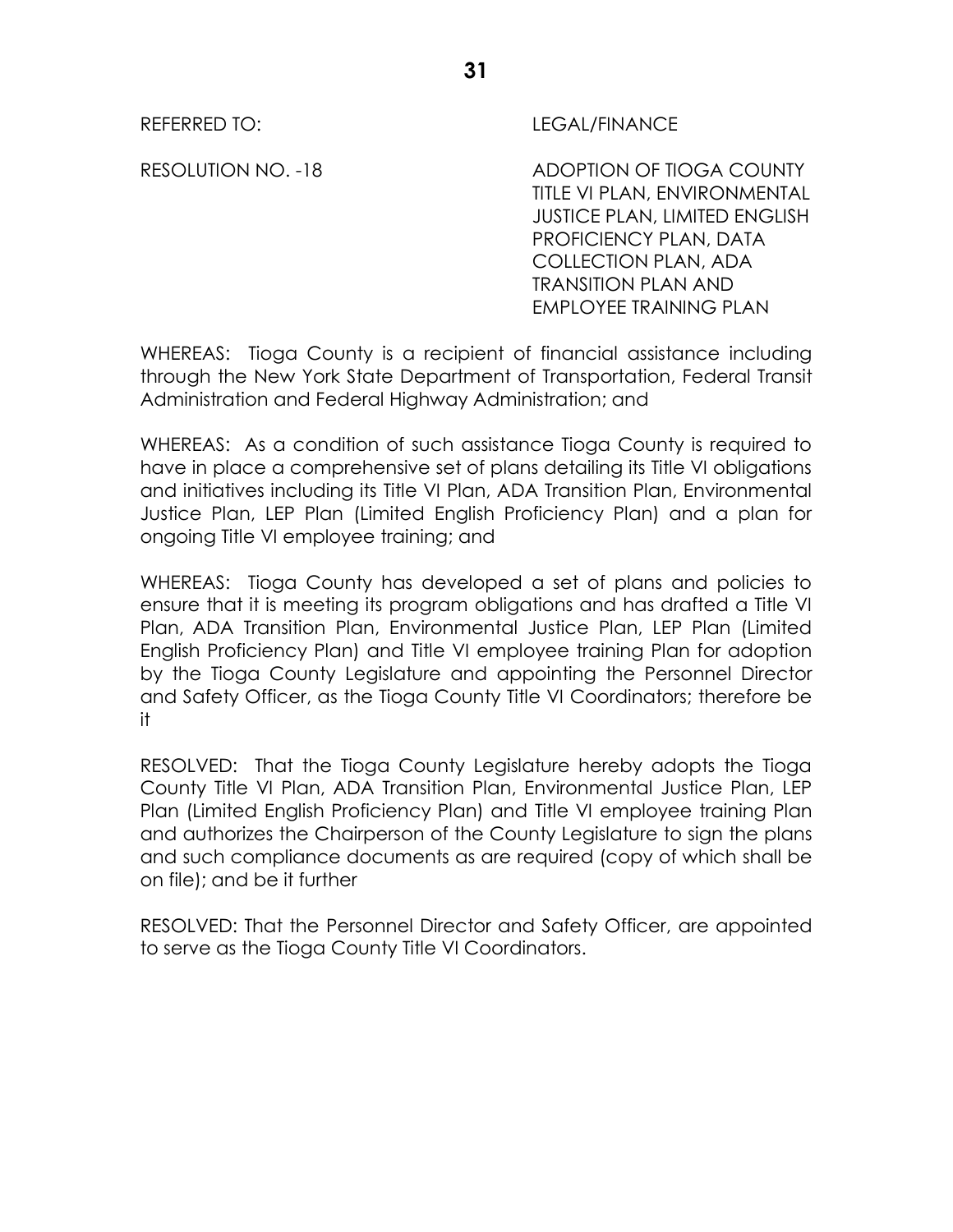### REFERRED TO: PERSONNEL COMMITTEE

RESOLUTION NO. -18 AUTHORIZE CONTRACT WITH EXCELLUS BLUE CROSS/BLUE SHIELD TO ADMINISTER HEALTH INSURANCE BENEFITS

WHEREAS: Tioga County uses the service of Excellus Blue Cross Blue Shield of Central New York to administer health insurance benefits for Tioga County including a Medicare Blue PPO plan; and

WHEREAS: Excellus Blue Cross Blue Shield of Central New York has submitted a new contract to administer fully insured benefits for Tioga County employees for the period of January 1, 2019 through December 31, 2019; and

WHEREAS: These are contractual benefits for Tioga County union employees; therefore be it

RESOLVED: That the Tioga County Legislature authorizes the Chair of the Legislature to enter into a contract with Excellus Blue Cross Blue Shield of Central New York, subject to review by the County Attorney, to administer health insurance benefits for Tioga County for the period January 1, 2019 through December 31, 2019.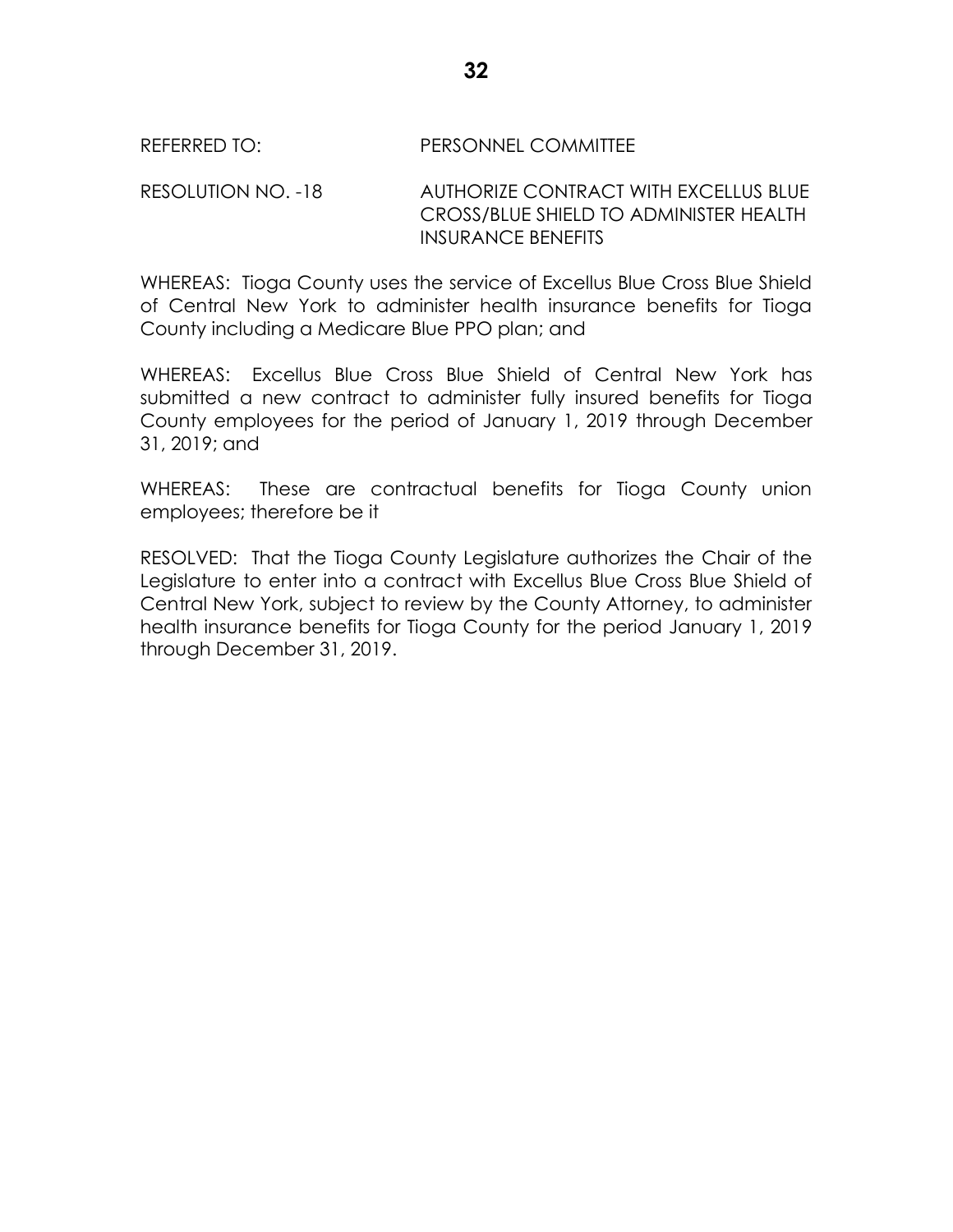#### REFERRED TO: PERSONNEL COMMITTEE

RESOLUTION NO. -18 AUTHORIZE CONTRACT WITH THE HARTFORD TO ADMINISTER MEDICARE ELIGIBLE RETIREE HEALTH INSURANCE

WHEREAS: Effective January 1, 2014 Tioga County implemented The Hartford Medicare Supplemental Plan F coupled with a Medicare Part D drug plan for Medicare eligible retirees and retirees' spouses; and

WHEREAS: This Medicare plan continues to provide optimal coverage to Medicare eligible retirees at a lower cost to Tioga County than previous coverage offered; and

WHEREAS: The Hartford has submitted a new contract to administer the Medicare Supplemental Plan F and Medicare Part D drug plan for the period of January 1, 2019 through December 31, 2019; therefore be it

RESOLVED: That the Tioga County Legislature authorizes the Chair of the Legislature to enter into a contract with The Hartford, subject to review by the County Attorney, to administer these insurance benefits for Tioga County for the period January 1, 2019 through December 31, 2019.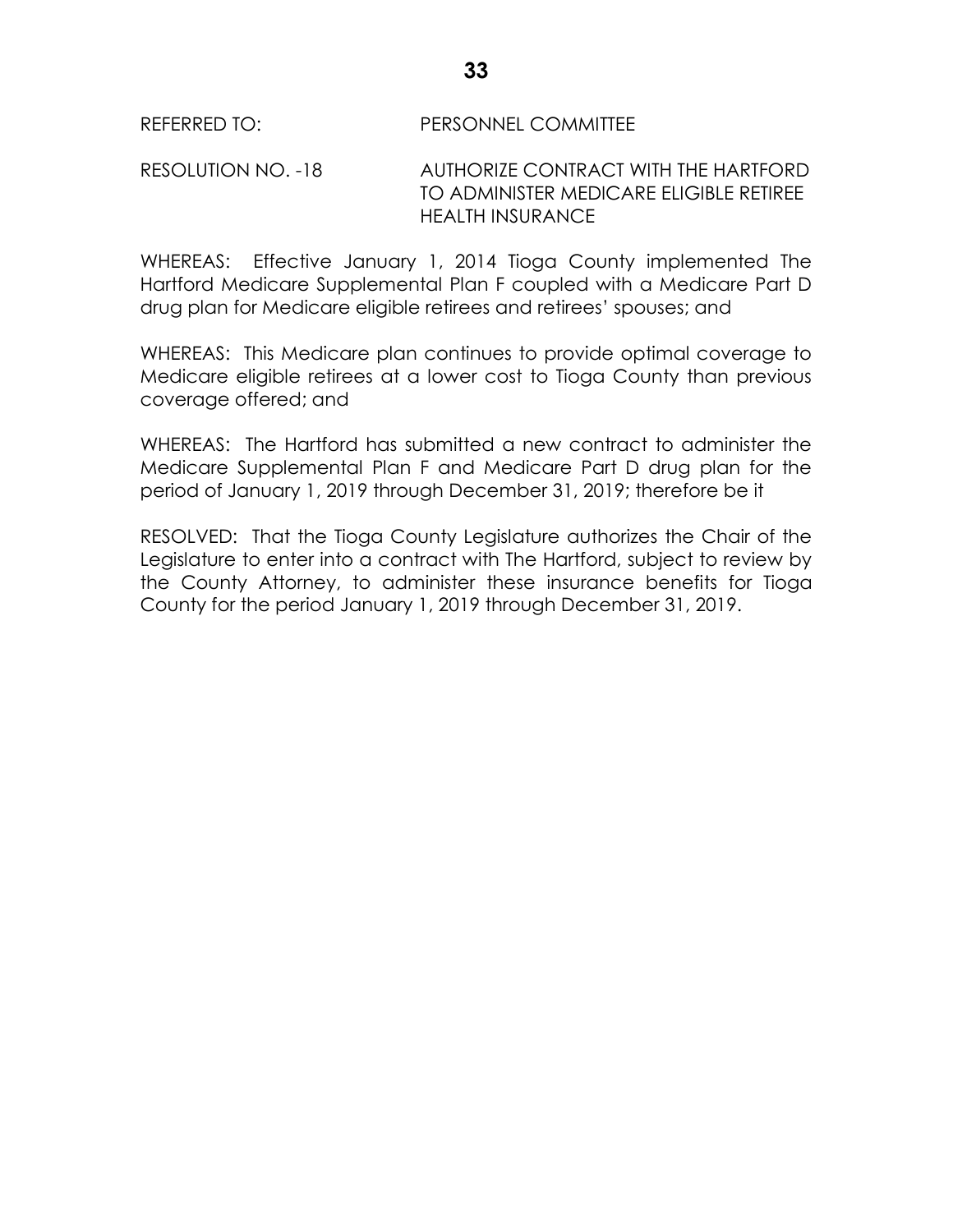# REFERRED TO: PERSONNEL COMMITTEE

RESOLUTION NO. -18 AUTHORIZE CONTRACT RENEWAL CSEA EMPLOYEE BENEFIT FUND

WHEREAS: Resolution #276-11 authorized a contract with CSEA Benefit Fund to administer Solstice Vision and Dental plans for CSEA and Non-Union employees; and

WHEREAS: The Dental and Vision plans are contractual benefits for CSEA employees, to be continued for 2019 through 2020; therefore be it

RESOLVED: That the Chair of the Legislature is hereby authorized to sign a contract, subject to review by the County Attorney, with CSEA Employee Benefit Fund for the purpose of facilitating the Solstice Dental and Solstice Vision plans for the period of January 1, 2019 – December 31, 2020.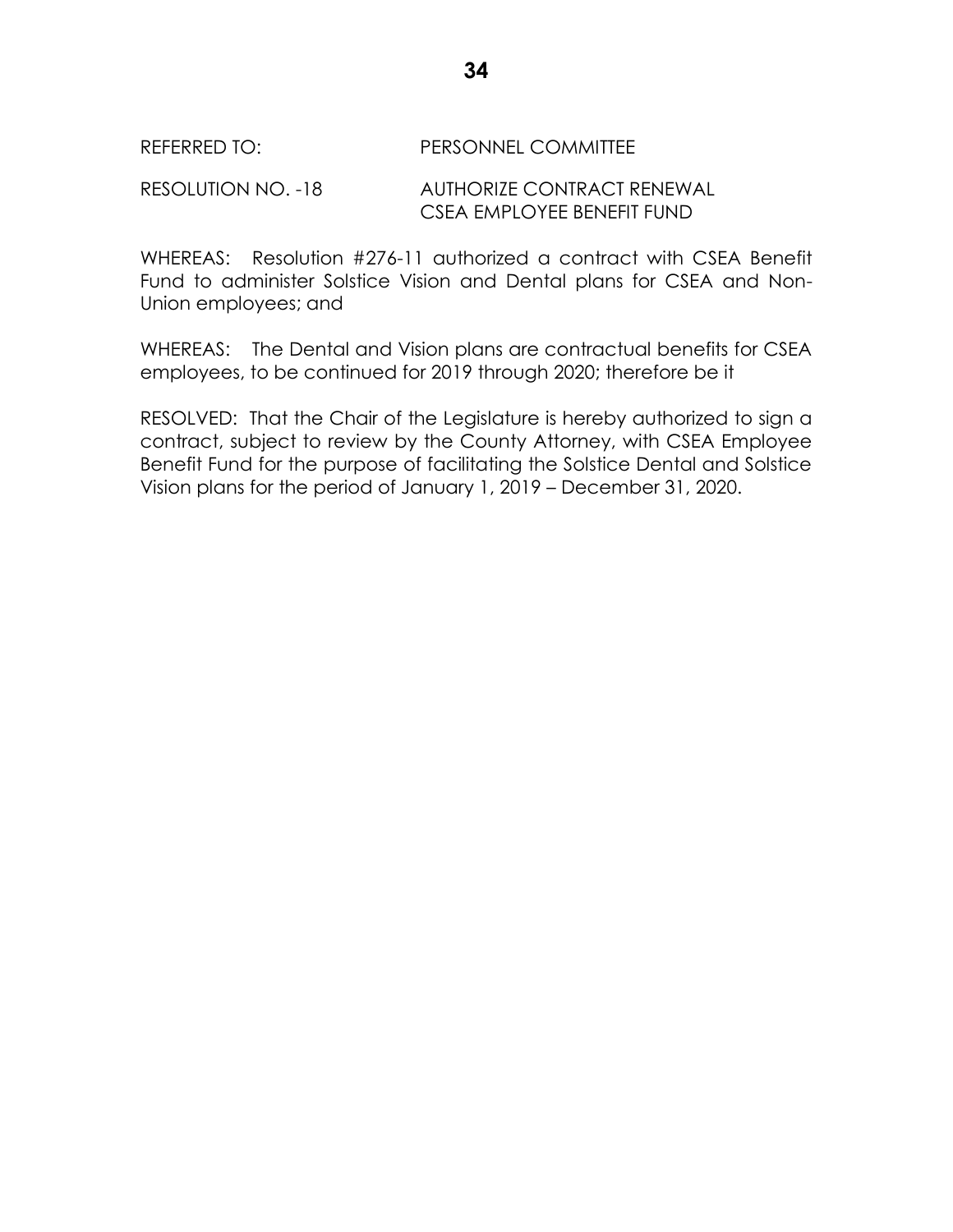| REFERRED TO:       | <b>PUBLIC SAFETY COMMITTEE</b><br>PERSONNEL COMMITTEE                                      |
|--------------------|--------------------------------------------------------------------------------------------|
| RESOLUTION NO. -18 | AUTHORIZE APPOINTMENT OF<br><b>CAPTAIN - OPERATIONS OFFICER</b><br><b>SHERIFF'S OFFICE</b> |

WHEREAS: Legislative approval is required for any appointment to a nonunion position within Tioga County; and

WHEREAS: Due to retirement, the position of Captain – Operations Officer, within the Sheriff's Office became vacant on July 28, 2018; and

WHEREAS: The Sheriff has identified a qualified candidate from the certified eligible list and intended to backfill the position immediately; and

WHEREAS: During the July 19, 2018, Legislative work session, consensus was given to the Sheriff on the salary offer for his selected candidate; therefore be it

RESOLVED: That the Sheriff is hereby authorized to promote Richard Hallett to the title of Captain – Operations Officer at an annual, non-union salary of \$79,500 retroactive to July 28, 2018.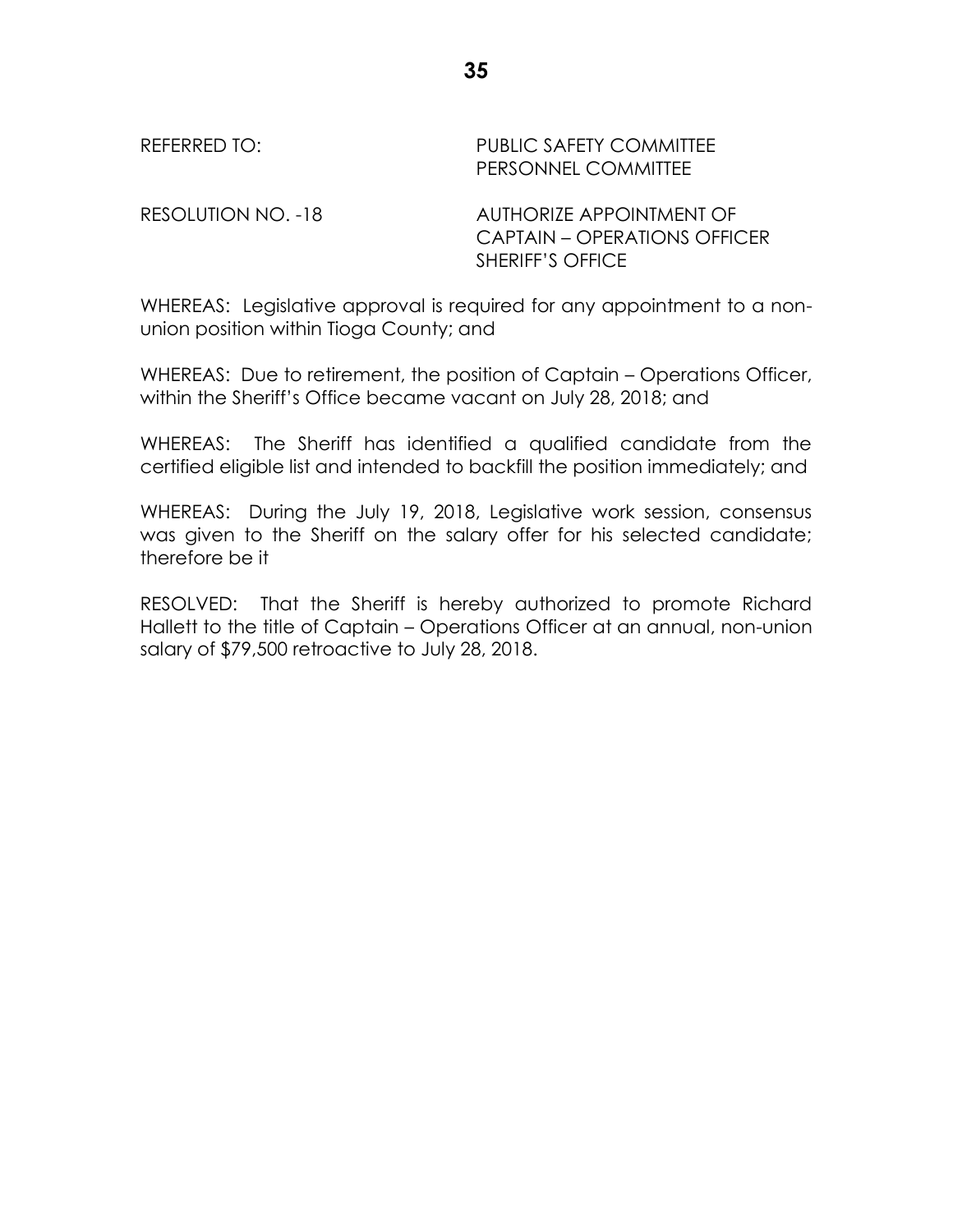| REFERRED TO:              | <b>HEALTH &amp; HUMAN SERVICES</b><br><b>COMMITTEE</b><br>PERSONNEL COMMITTEE                                                                        |
|---------------------------|------------------------------------------------------------------------------------------------------------------------------------------------------|
| <b>RESOLUTION NO. -18</b> | RECLASSIFY ONE (1) VACANT<br><b>FULL TIME PUBLIC HEALTH</b><br>NURSE TO EARLY INTERVENTION<br><b>SERVICE COORDINATOR</b><br>PUBLIC HEALTH DEPARTMENT |

WHEREAS: Legislative approval is required to reclassify any job title within Tioga County; and

WHEREAS: One (1) vacant full-time Public Health Nurse position (CSEA salary grade XV: \$52,707-\$53,407) has been vacant since May 15, 2018; and

WHEREAS: After a review of staffing needs within all divisions of the Public Health Department, the Director has determined that an additional full-time Early Intervention Service Coordinator (CSEA salary grade X: \$40,296-\$40,996) is more in-line with the needs of the department to serve the clients of Tioga County; therefore be it

RESOLVED: That one (1) vacant full-time Public Health Nurse position shall be reclassified to a full-time Early Intervention Service Coordinator effective August 15, 2018; and be it further

RESOLVED: That the Public Health Director may fill said vacancy with a provisional appointment pending a civil service examination.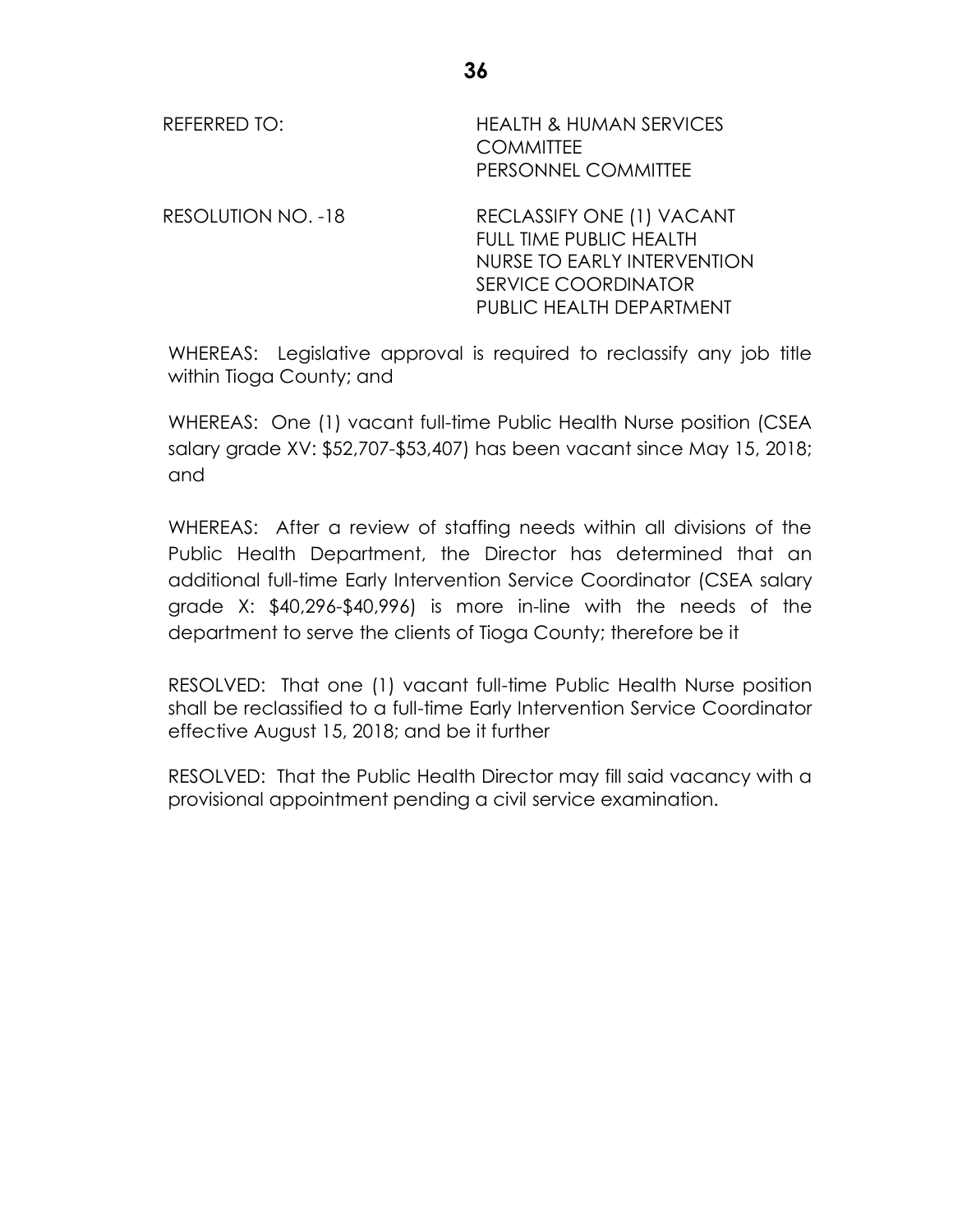| REFERRED TO: | <b>HEALTH AND HUMAN SERVICES COMMITTEE</b> |
|--------------|--------------------------------------------|
|              | PERSONNEL COMMITTEE                        |

RESOLUTION NO. -18 BUDGET MODIFICATION AND CREATE AND FILL TWO (2) PERMANENT, FULL-TIME SENIOR CLINICAL SOCIAL WORKER POSITIONS MENTAL HYGIENE

WHEREAS: Legislative approval is required for budget modifications and the creation of any new positions within Tioga County; and

WHEREAS: The Mental Hygiene Department has received multiple requests from both the Waverly Central School District (WCSD) to supplement existing services starting with the 2018/2019 school year and from the Tioga County Boys & Girls Club to provide new mental health services; and

WHEREAS: The Director of Community Services is able to provide the level of services requested by retaining an additional two (2) Senior Clinical Social Workers without increasing the local share as the positions will be offset by revenue; and

WHEREAS: Funding for the WCSD position includes \$25,000 annually from a contract with Waverly Central School District and the balance from increased fee-for-service revenue; and

WHEREAS: Funding for the Tioga County Boys & Girls Club position includes \$12,500 annually from a contract with the Tioga County Boys & Girls Club and the balance from increased fee-for-service revenue; therefore be it

RESOLVED: That the Director of Community Services is hereby authorized to create two (2) permanent, full-time positions of Senior Clinical Social Worker at an annual rate of \$57,412 (CSEA SG XVII) effective August 15, 2018; and be it further

RESOLVED: That the Director of Community Services be allowed to fill the WCSD position prior to the start of the 2018/2019 school year and the Tioga County Boys & Girls Club position prior to the end of 2018; and be it further

RESOLVED: That the Mental Hygiene Department's 2017 authorized fulltime headcount shall increase from 32 to 34; and be it further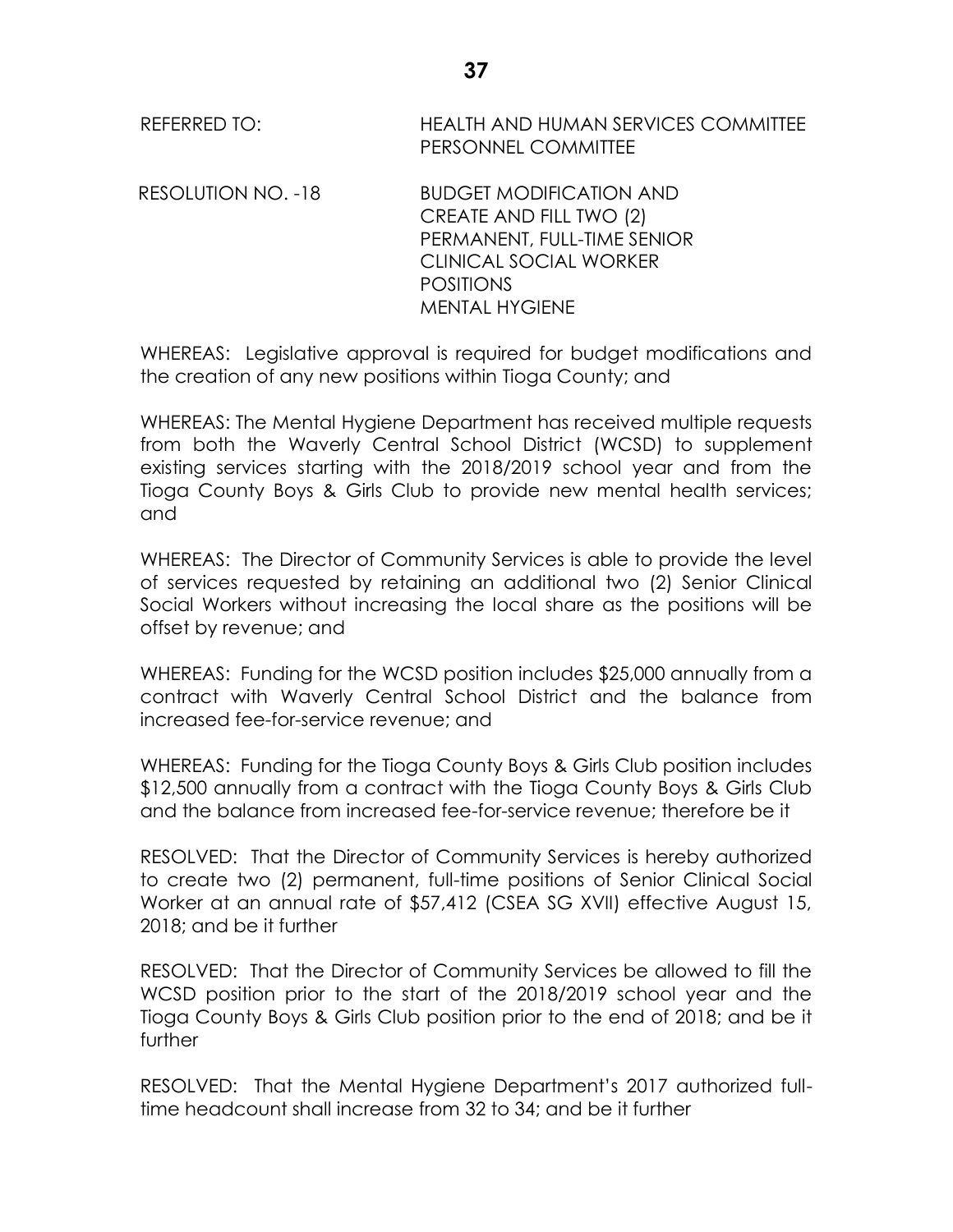RESOLVED: That the 2018 budget be modified and funding be appropriated as follows for the remainder of 2018:

|     | From: A4310 416200 | <b>Mental Health Fees</b>          | \$64,309.05 |
|-----|--------------------|------------------------------------|-------------|
| To: | A4310 510010       | <b>Full Time Salary</b>            | \$43,412.89 |
|     | A4310 581088       | <b>State Retirement Fringe</b>     | \$4,067.59  |
|     | A4310 583088       | Social Security Fringe             | \$3,214.52  |
|     | A4310 584088       | <b>Workers Compensation Fringe</b> | \$1,261.64  |
|     | A4310 585588       | <b>Disability Insurance Fringe</b> | 89.02<br>S  |
|     | A4310 586088       | Health Insurance Fringe            | \$12,250.22 |
|     | A4310 588988       | Eap Fringe                         | 13.17       |